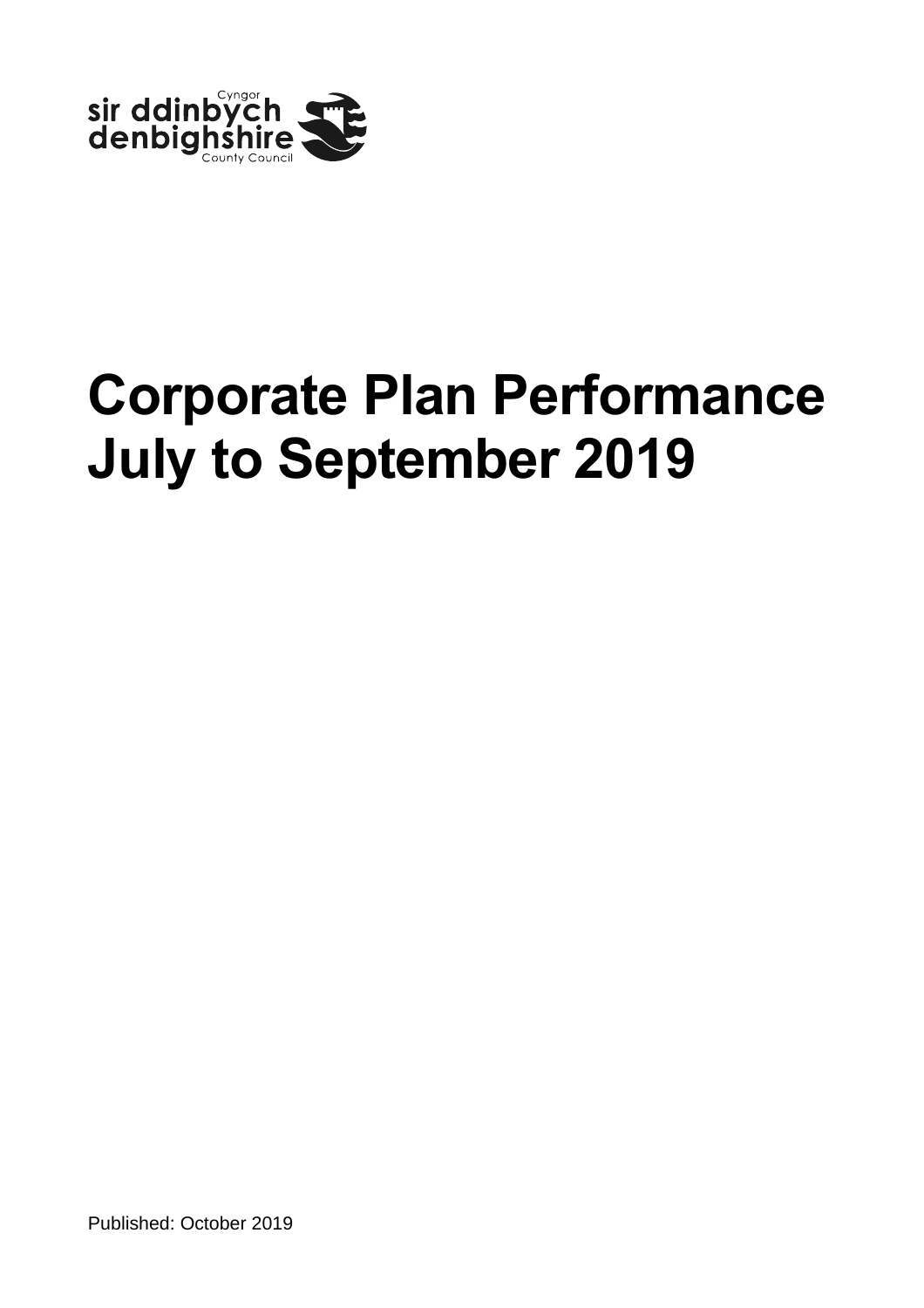### **Contents**

| <b>Performance Summary</b>   | 3              |
|------------------------------|----------------|
| Housing                      | $\overline{4}$ |
| <b>Connected Communities</b> | 8              |
| <b>Resilient Communities</b> | 13             |
| Environment                  | 19             |
| <b>Young People</b>          | 23             |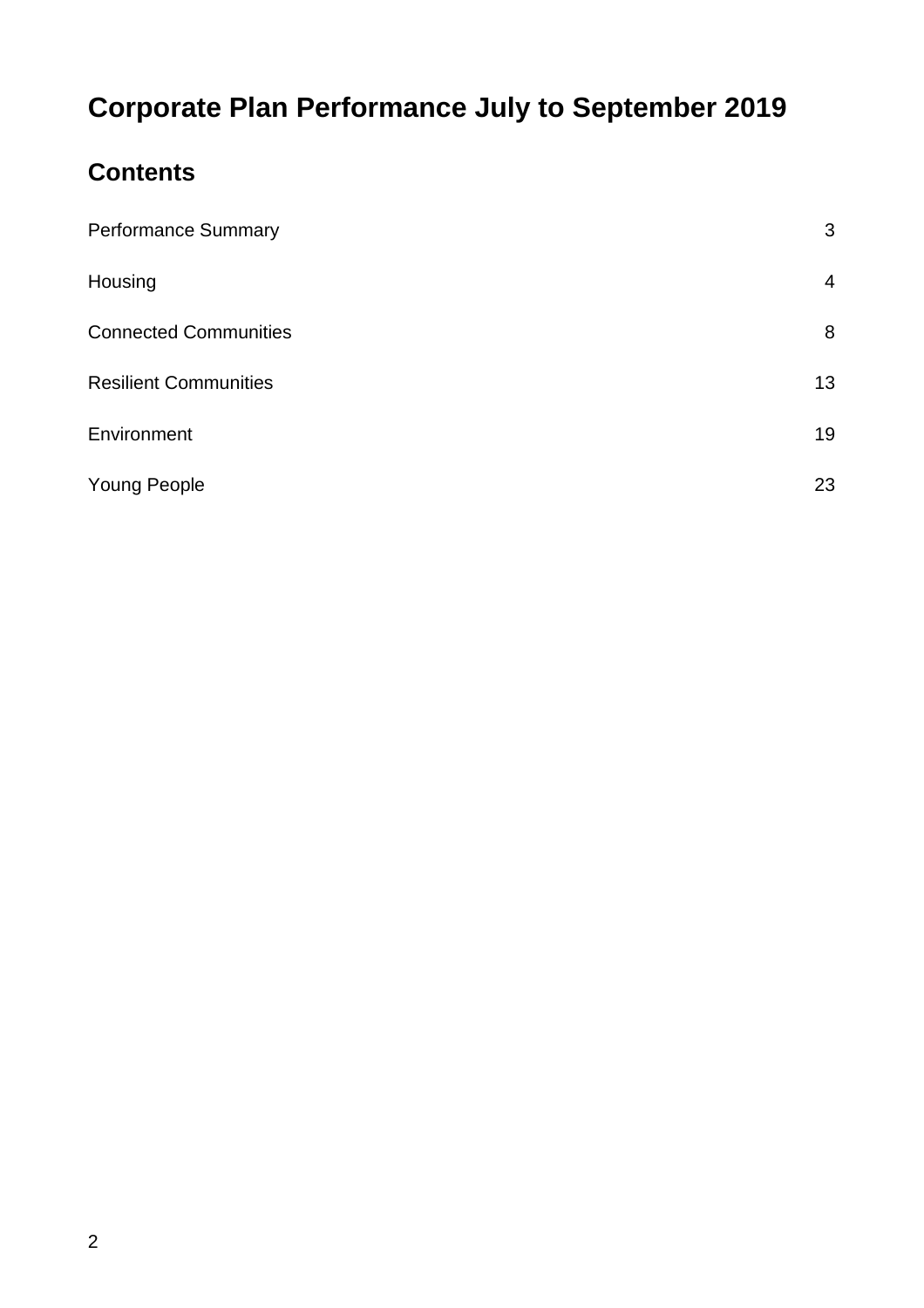### <span id="page-2-0"></span>**Performance Summary**

This is the summary position for our Corporate Plan in Quarter 2 (July to September 2019). The measures evaluation for each priority has been determined through the performance management framework that we have in place. The projects evaluation has been determined by the status of our projects.

**Housing**: Everyone is supported to live in homes that meet their needs

Measures: Good Projects: Acceptable

**Connected Communities**: Communities are connected and have access to goods and services locally, online and through good transport links

Measures: Acceptable Projects: Acceptable

**Resilient Communities**: The council works with people and communities to build independence and resilience

Measures: Acceptable

Projects: Good

**Environment**: Attractive and protected, supporting well-being and economic prosperity

Measures: Good Projects: Excellent

**Young People**: A place where younger people will want to live and work and have the skills to do so Measures: Priority for improvement Projects: Good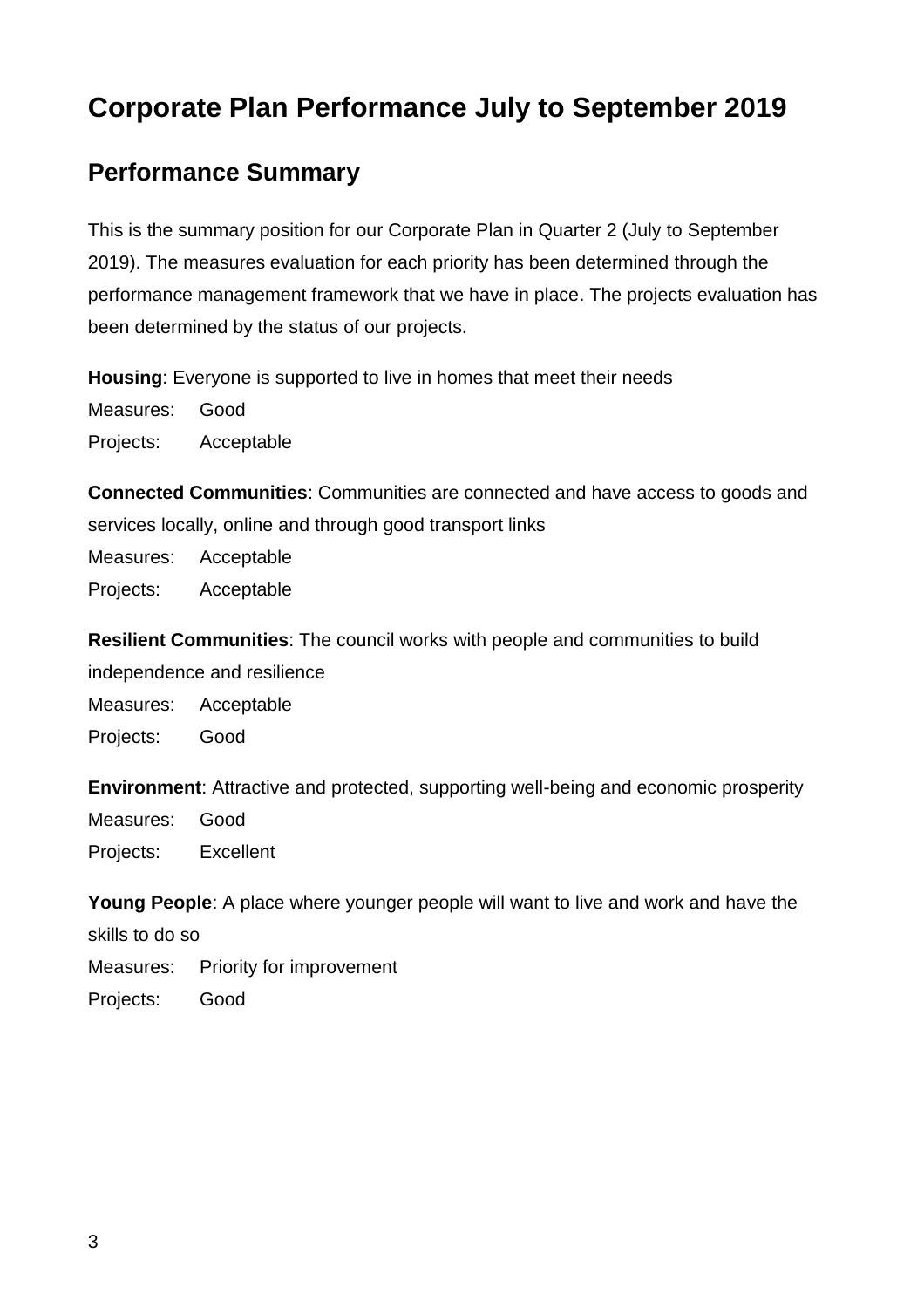### <span id="page-3-0"></span>**Housing: Everyone is supported to live in homes that meet their needs**

Measures: Good Projects: Acceptable

#### **Corporate Plan Performance Framework: Measures Update**

- As at the end of September 2019 there were 1160 people registered on the SARTH waiting list. The list is fluid and changes daily, however, the quarterly figures throughout 2018 to 2019 remain within the excellence threshold.
- We have seen 10 people with specialist housing needs being successfully supported into long term housing during 2018 to 2019. This is an improvement on previous years.

#### **Young People and Housing Board: Project Update**

#### **Extra Care Housing**

The Denbigh Extra Care Housing Project continues to progress well and remains on target. It is reported that the contractor is performing well on site, is well resourced, and that the community benefits are good. Grwp Cynefin's housing manager attended the Denbigh and Flint show and had the opportunity to speak to councillors and local residents during the day about the scheme and raise awareness with potential applicants.

The Ruthin Extra Care Housing Project delivery confidence remains high despite timescale slippage. The pre-planning consultation started on the 17<sup>th</sup> of September 2019 with Public Consultation Events held at Llys Awelon. The consultation will close on the  $17<sup>th</sup>$  of October 2019 and Grwp Cynefin will then submit a planning application.

#### **Additional Council Housing**

Since the last report, prospective tenants have viewed the apartments that have been provided through the renovation and conversion of the former house in multiple occupation at 40 Brighton Road, Rhyl. A Planning application for the development of 22 Passivhaus homes on land above Tan y Sgubor in Denbigh has also been submitted.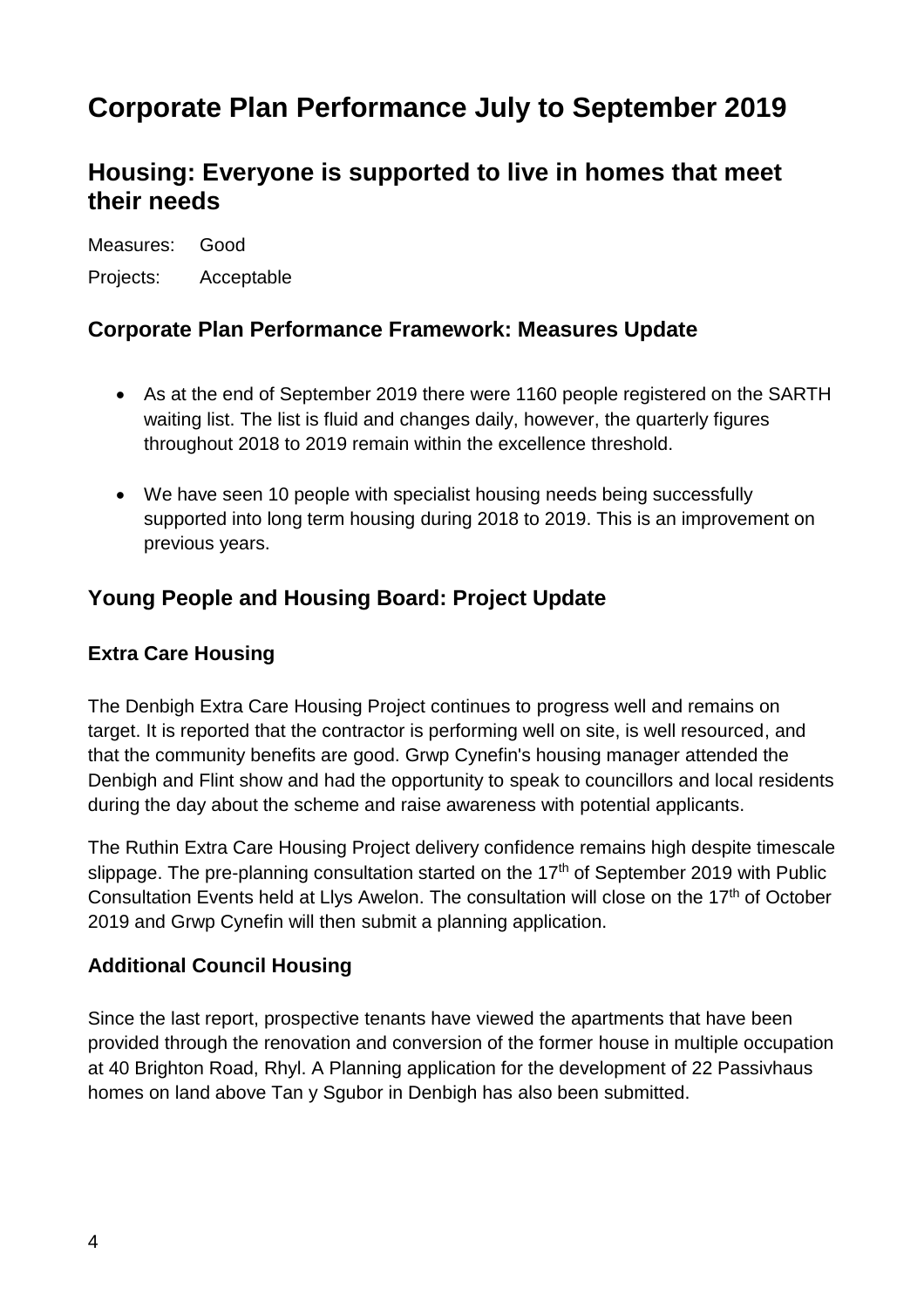#### **Affordable Housing**

Achieving delivery of an additional 260 affordable homes is currently on target and delivery confidence will improve as work continues to progress on a number of significant schemes. Since April 2019, 17 additional affordable homes have been provided. Denbighshire has also been awarded additional Welsh Government funding, which will enable more new schemes to be brought forward.

#### **Empty Homes**

Between July to September, 69 properties have been brought back in use. Dialogue has also been set up with 220 empty property owners, with 36 requesting advice for financial assistance, and VAT reduction letters being issued for 10 of those properties. Following the establishment of the sub-group to explore 52 long term empty properties, it can be reported that all these properties have now been visited and assessed. A meeting has been arranged early November to review which properties are to be targeted going forward. There is continued promotion of the Empty Homes plan on social media. Between July and September, social media has had a reach of 11533, which encouraged engagement from 1090.

#### **Affordable Housing for Young People**

A Strategic Housing and Homelessness Group was re-established in July 2019 in order to consider the key issues faced within Denbighshire relating to housing and homelessness. As part of this group, a strategic action plan is currently in development to tackle these issues, which include the concerns raised around affordable housing for young people. A revised action plan and highlight report will be provided to the Programme Board in November in response to the concerns raised at the tranche review in April 2019.

#### **Annual or Biennial Measures**

| <b>Measure</b>                                                                                                                    | 2017 to<br>2018      | 2018 to<br>2019 | <b>Status</b>               |
|-----------------------------------------------------------------------------------------------------------------------------------|----------------------|-----------------|-----------------------------|
| The percentage of residents reporting they felt<br>satisfied with the availability of housing in their area<br>(Residents Survey) | Does<br>not<br>apply | 42              | Priority for<br>improvement |
| The percentage of residents reporting they are<br>satisfied with the standard of housing in their area<br>(Residents Survey)      | Does<br>not<br>apply | 52              | Acceptable                  |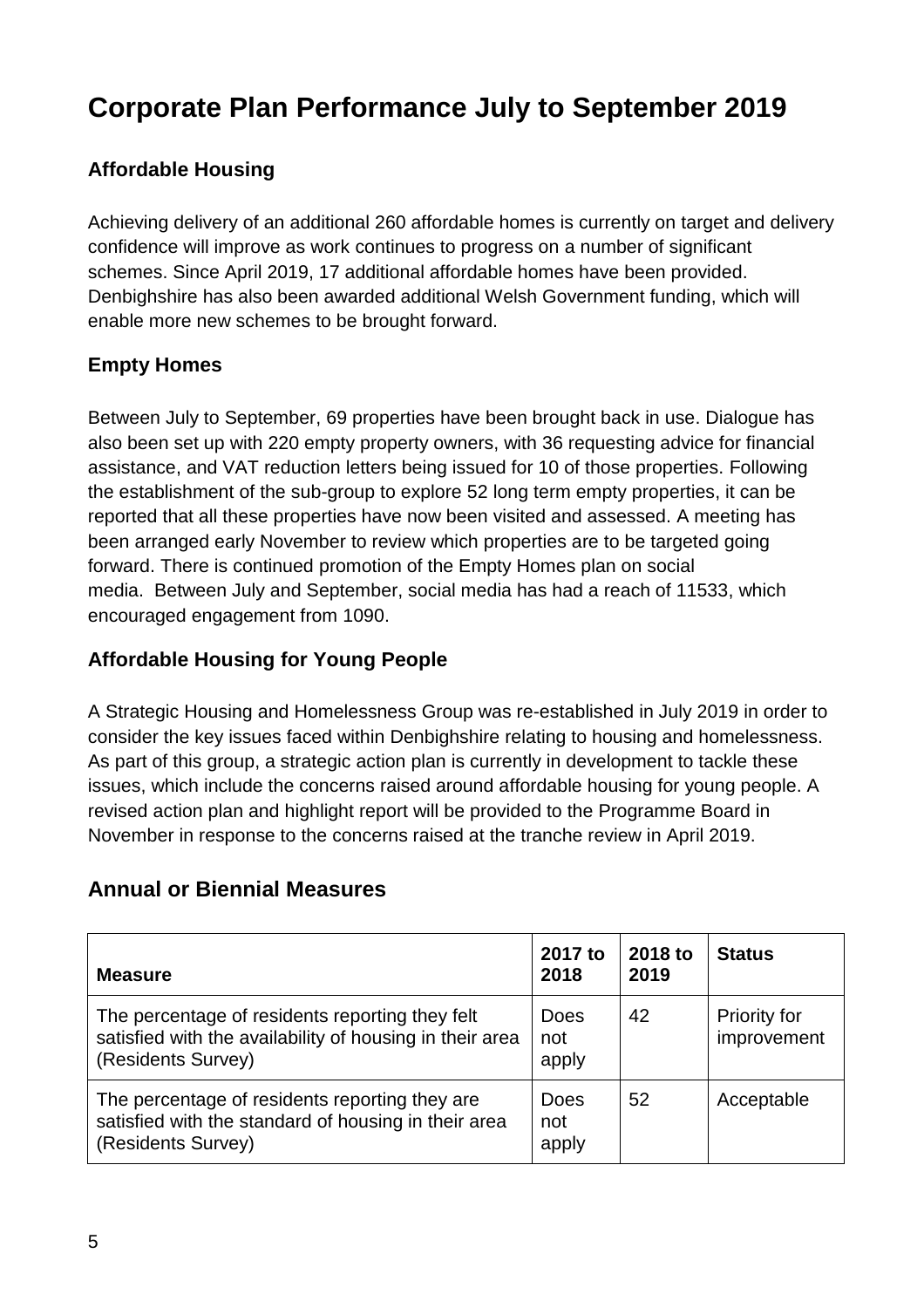| <b>Measure</b>                                                                                                                                            | 2017 to<br>2018      | 2018 to<br>2019      | <b>Status</b>                      |
|-----------------------------------------------------------------------------------------------------------------------------------------------------------|----------------------|----------------------|------------------------------------|
| The number of people who were on the Complex<br>Disabilities Specialist Housing Needs Register for<br>whom supported housing has been secured<br>(Annual) | $\overline{7}$       | 10                   | Excellent                          |
| The additional supply of Council Houses provided                                                                                                          | Does<br>not<br>apply | Does<br>not<br>apply | Does not<br>apply                  |
| Number of additional Extra Care Homes supported<br>by DCC                                                                                                 | Does<br>not<br>apply | Does<br>not<br>apply | Does not<br>apply                  |
| Number of additional homes provided in<br>Denbighshire                                                                                                    | 196                  | 124                  | Priority for<br>improvement        |
| Number of empty properties brought back into use<br>(old definition)                                                                                      | 151                  | 181                  | Excellent                          |
| The number of private sector homes improved in<br>standard and quality due to intervention from the<br>Council                                            | Does<br>not<br>apply | 819                  | Good                               |
| The additional supply of affordable housing,<br>including social housing, provided during the year                                                        | 63                   | 23                   | <b>Priority for</b><br>improvement |

#### **Quarterly or Biannual Measures**

| <b>Measure</b>                               | Quarter<br>2 2 0 1 8<br>to 2019 | Quarter<br>3 2018<br>to 2019 | Quarter<br>4 2018<br>to 2019 | Quarter<br>1 2019<br>to 2020 | Quarter<br>2 2 0 1 9<br>to 2020 | <b>Status</b> |
|----------------------------------------------|---------------------------------|------------------------------|------------------------------|------------------------------|---------------------------------|---------------|
| Number of people<br>on SARTH waiting<br>list | 1169                            | 1182                         | 1148                         | 1148                         | 1160                            | Excellent     |

### **Project Progress**

The following projects are on target:

• Denbigh extra care housing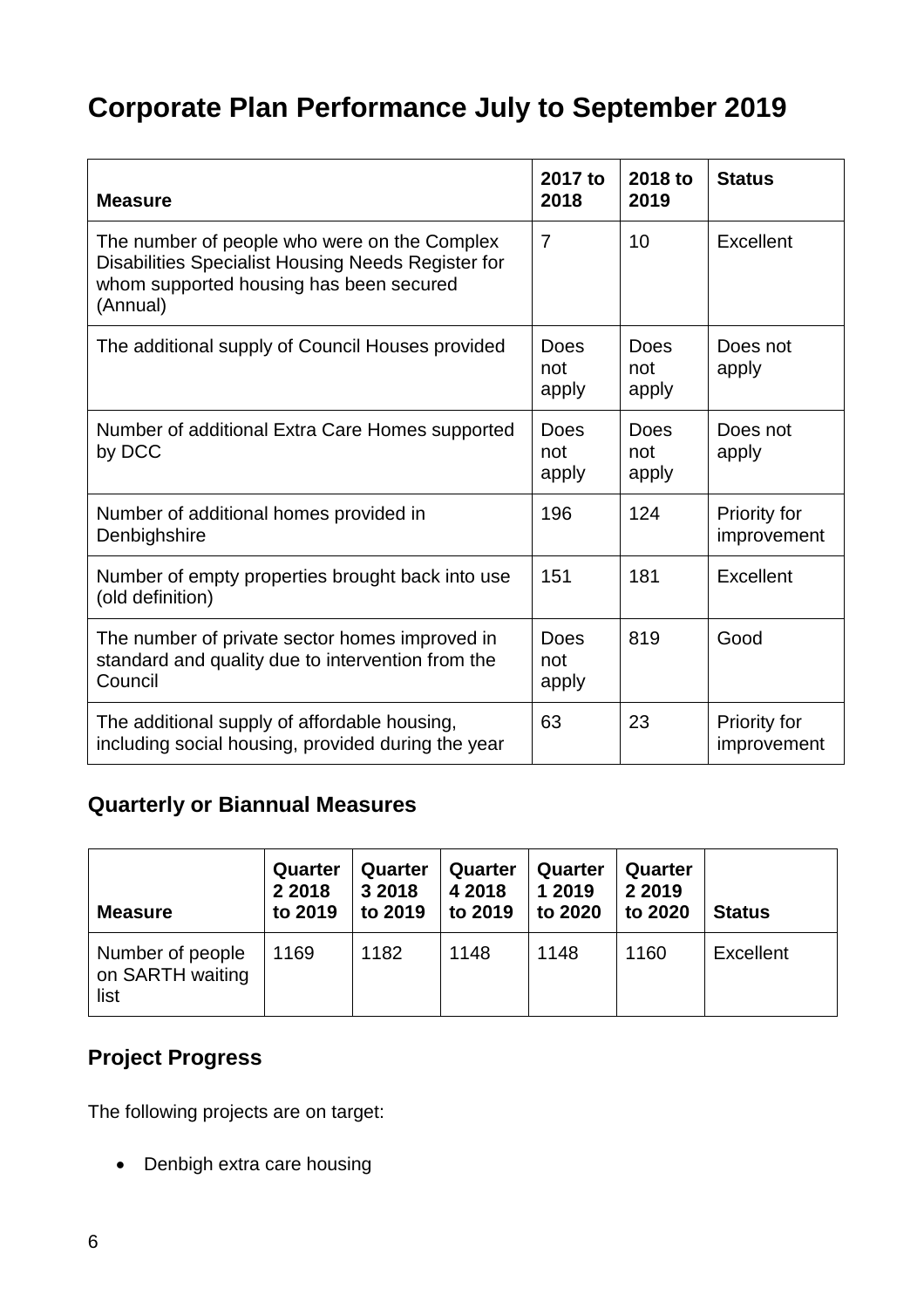- Additional council housing
- Additional affordable homes
- 500 empty properties back into use

The following project is experiencing obstacles:

• Ruthin extra care housing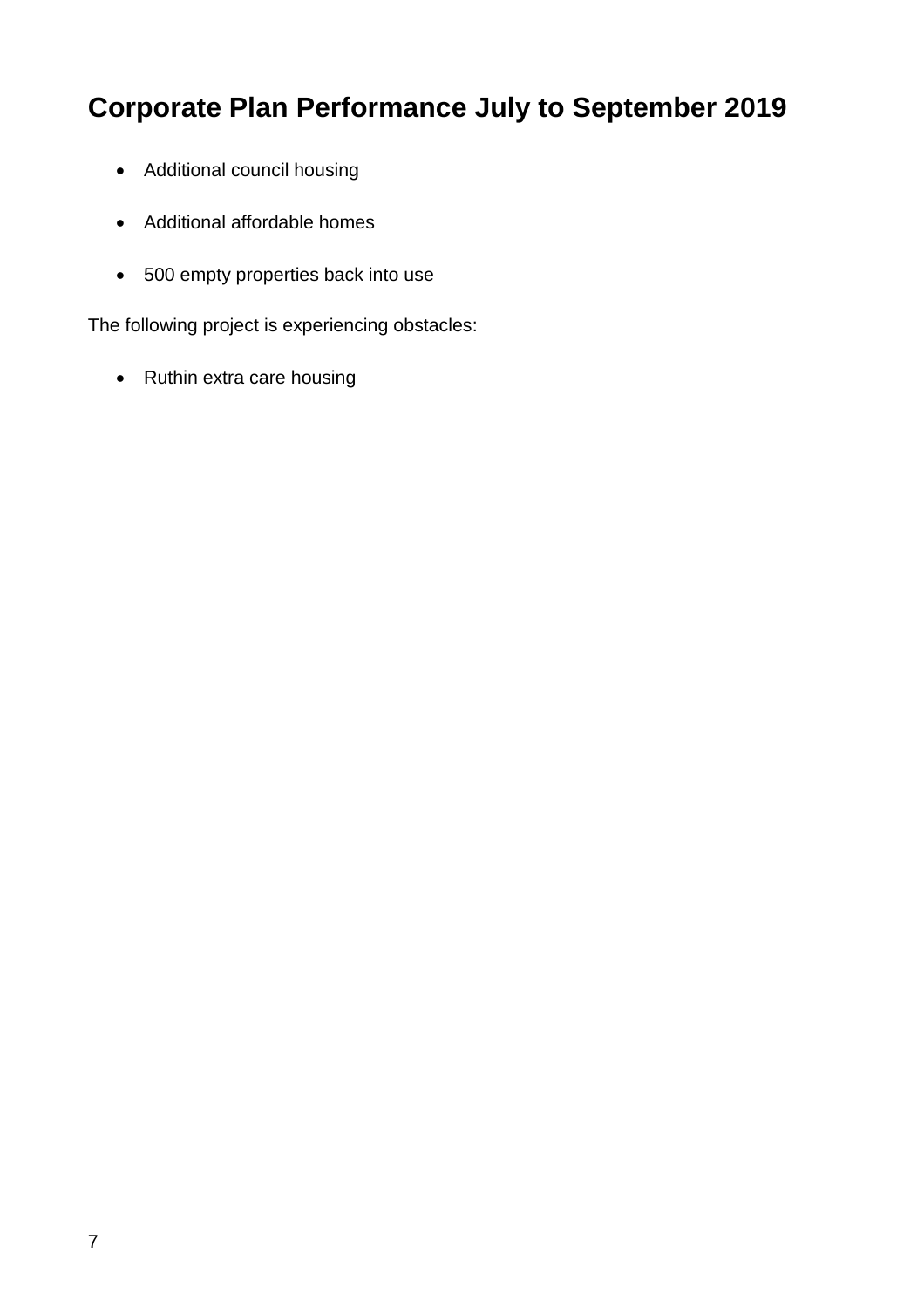### <span id="page-7-0"></span>**Connected Communities: Communities are connected and have access to goods and services locally, online and through good transport links**

Measures: Acceptable Projects: Acceptable

#### **Corporate Plan Performance Framework: Measures Update**

- As at the end of September, Denbighshire had 91.3% coverage of superfast broadband (>30mbps); an increase of 0.1% since June. When we compare our coverage against coverage in all other 650 constituencies in the UK, we find that our rank generally worsens. This means our coverage compares unfavourably to that of the rest of the UK. By the end of quarter 2, Vale of Clwyd slipped further from a rank of 422 to 436, Clwyd South from 541 to 547, and Clwyd West from 581 to 587.
- As at the end of September, 6.54% of premises in Denbighshire had Broadband of 10 Mbps or below, a small reduction of 0.3% since June. At this stage, our ambition was to have 4% of premises, as a minimum, with broadband of 10 Mbps or below.
- 47.46% of all A and B roads in Denbighshire had mobile 4G signal, from all four network operators, as at May 2019. Our ambition at this stage was to have 60% availability as a minimum. Workstreams to address poor 4G signal have been closed by the project, as outlined in the project update below.
- Internet use is improving although the pace of improvement has slowed. 87.7% of people are estimated to have used the internet within the last three months, as at May 2019, compared to 86.8% in the previous year.
- 100% of the 164 category 1 defects for damaged roads and pavements were made safe within the target time of seven days during July to September.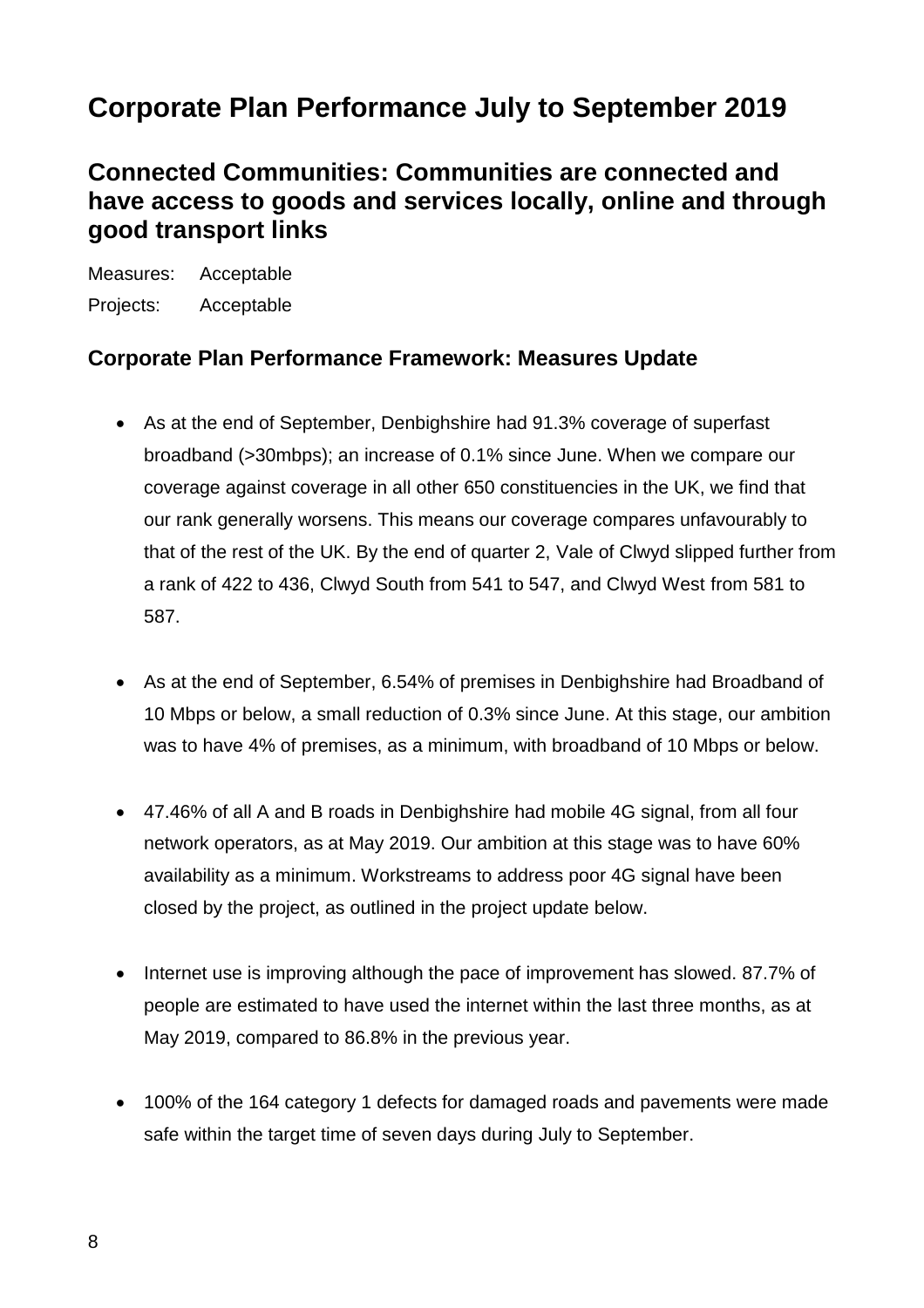• There has been no movement this quarter in terms of the percentage of transactions undertaken via the web, compared to the total number of transactions undertaken using all access channels. 38% of transactions took place online, which means the majority of transactions took place over the telephone or face to face.

#### **Communities and Environment Board: Project Update**

#### **Travel to work, education and services**

Research to establish the travel barriers to key employment sites has been commissioned collaboratively across North Wales. Glyndwr University have been appointed and the contract will commence from October 2019. The research will help us understand the nature and extent of travel barriers and the potential solutions that could ease problems. A project team is established and a business case will be presented for Programme Board approval in April 2020.

#### **Superfast broadband and mobile networks**

In excess of 80 properties have been registered on Openreach as part of efforts to improve infrastructure in areas that are unlikely to be prioritised for superfast rollout. Unfortunately, due to high costs and low confidence that broadband speeds will be consistently improved, we have closed the workstream focussed on delivering fibre to the cabinet connections. However, positively, Cadwyn Clwyd has agreed to host a full time support officer role to support Denbighshire residents with connectivity issues. This role will be funded within the project's existing budget.

Workstreams to extend and improve 4G coverage have been closed. We have mapped public assets that fall in areas of poor or no coverage to explore the potential for using those assets to enhance network coverage. We have ensured that our planning policy does not look unfavourably on proposals to install masts. Finally, we have agreed one point of contact within the council to improve engagement with Welsh Government and providers. The Project Board agreed that these work streams should be closed following agreement that nothing further could be done to influence further improvements in 4G coverage. However, the availability of 4G on roads remains a Priority for improvement.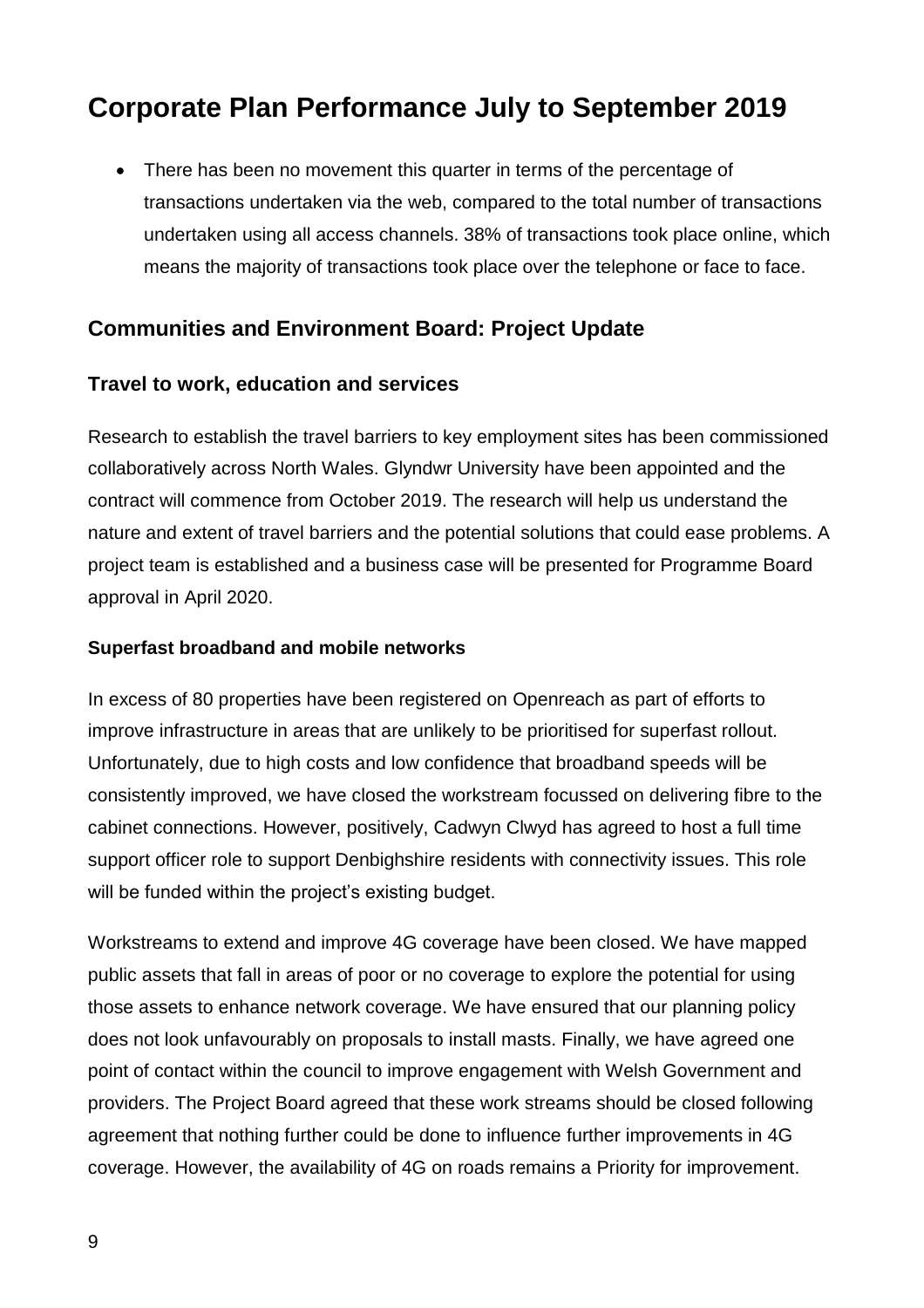#### **Access to information and services**

New webpage templates are largely in place and delivery of the new website has now commenced. Accessibility training has taken place, alongside web testing and user trials. Delivery confidence remains high, but the budget has limited flexibility to deal with changes or additional requests.

#### **Digital exclusion**

A business case will be presented for Board approval in October 2019. The business case advocates a range of work streams that aim to improve staff and volunteer digital inclusion skills; review the Council's IT, software and services to ensure they are digitally inclusive; connect children and young people in schools with their local community as part of a Digital Heroes scheme; and to assess where targeted support may be needed to improve digital skills. The business case advocates a focus on housing, library, social services and schools.

#### **Infrastructure for events**

The first Project Board meeting took place on 8<sup>th</sup> of July, at which workstream leads and political membership was agreed. A forward work plan for the project is in place and is framed around key decision points; most of which will be required between October 2019 and May 2020. A second project board meeting took place on the 26<sup>th</sup> of September to formulate a communications plan and to inform the risk register. Procurement of market research to test promoter engagement will commence in quarter 3.

#### **Annual or Biennial Measures**

| <b>Measure</b>                                                                           | 2017 to<br>2018 | 2018 to<br>2019 | <b>Status</b>                      |
|------------------------------------------------------------------------------------------|-----------------|-----------------|------------------------------------|
| The percentage of principle A roads that are in<br>overall poor condition                | 2.7             | 3.4             | Acceptable                         |
| The percentage of non-principal/classified B roads<br>that are in overall poor condition | 5.1             | 4.7             | <b>Priority for</b><br>improvement |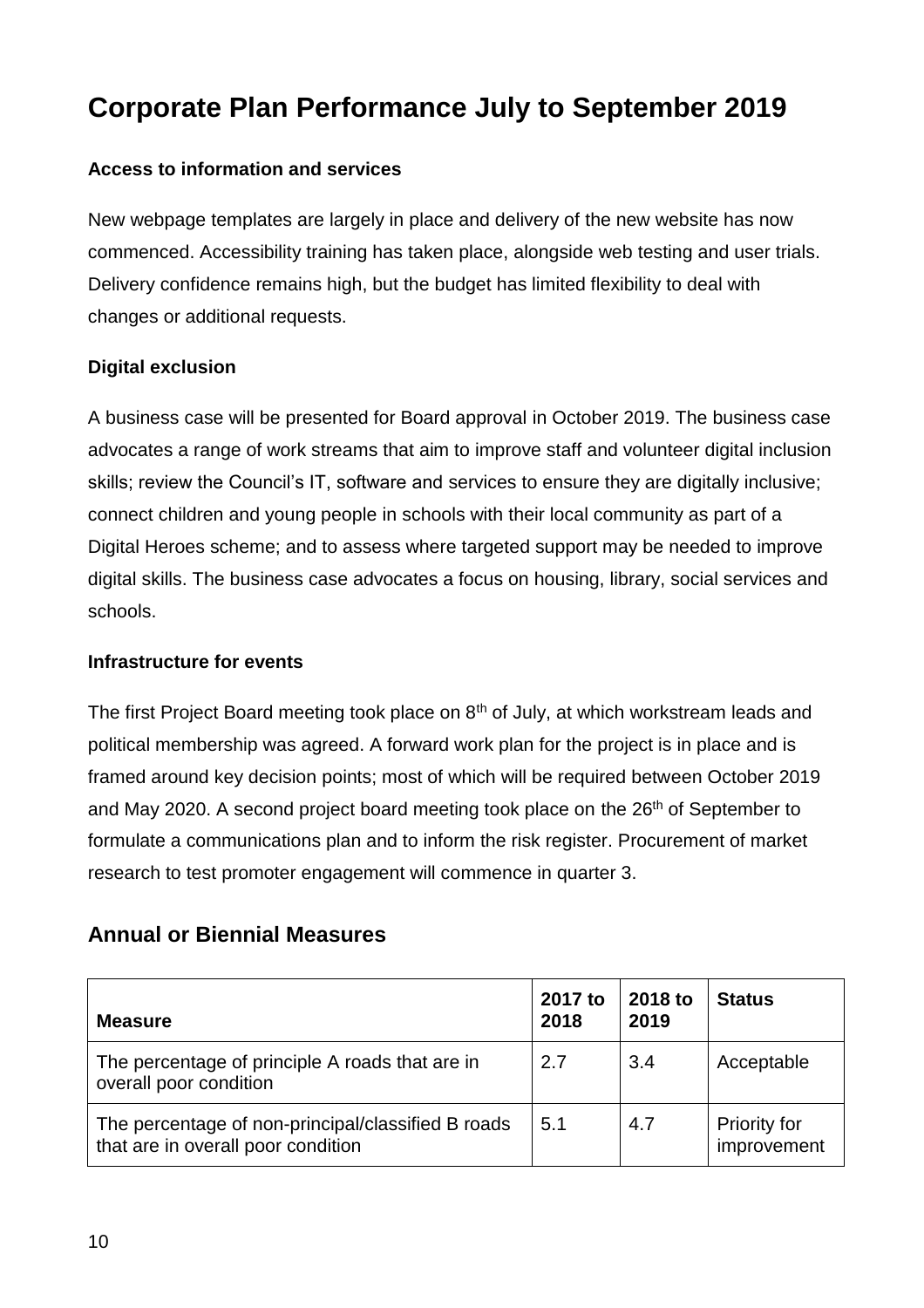| <b>Measure</b>                                                                                                                                                                        | 2017 to<br>2018 | 2018 to<br>2019 | <b>Status</b>     |
|---------------------------------------------------------------------------------------------------------------------------------------------------------------------------------------|-----------------|-----------------|-------------------|
| The percentage of non-principal/classified C roads<br>that are in overall poor condition                                                                                              | 10.2            | 8.2             | Good              |
| The percentage of adults (aged 16 or over) who<br>have used the internet within the last 3 months<br>(Conwy and Denbighshire)                                                         | 86.8            | 87.7            | Acceptable        |
| Percentage of Lower Super Output Areas (LSOAs)<br>in Denbighshire in the 10% most deprived in Wales<br>in terms of Access to Services (Wales Index of<br>Multiple Deprivation - WIMD) | 14              | Data<br>pending | Does not<br>apply |

### **Quarterly or Biannual Measures**

| <b>Measure</b>                                                                                                                                                   | Quarter<br>2 2 0 1 8<br>to 2019 | Quarter<br>3 2018<br>to 2019 | Quarter<br>4 2018<br>to 2019 | Quarter<br>1 2019<br>to 2020 | Quarter<br>2 2 0 1 9<br>to 2020 | <b>Status</b>               |
|------------------------------------------------------------------------------------------------------------------------------------------------------------------|---------------------------------|------------------------------|------------------------------|------------------------------|---------------------------------|-----------------------------|
| The percentage of<br>transactions<br>undertaken via the<br>web, compared to<br>the total number of<br>transactions<br>undertaken using<br>all access<br>channels | 29.12                           | 33.16                        | No data                      | 38                           | 38                              | Does not<br>apply           |
| The percentage of<br>Superfast<br>Coverage in<br>Denbighshire (>30<br>Mbps)                                                                                      | 90.5                            | 90.8                         | 91.1                         | 91.2                         | 91.3                            | Acceptable                  |
| The percentage of<br>premises with<br>Broadband of 10<br>Mbps or below                                                                                           | 7.1                             | 6.7                          | 6.6                          | 6.57                         | 6.54                            | Priority for<br>improvement |
| The percentage of<br>mobile 4G road<br>signal (all<br>operators)                                                                                                 | 33.65                           | 43.08                        | 48.08                        | 49.59                        | 47.46                           | Priority for<br>improvement |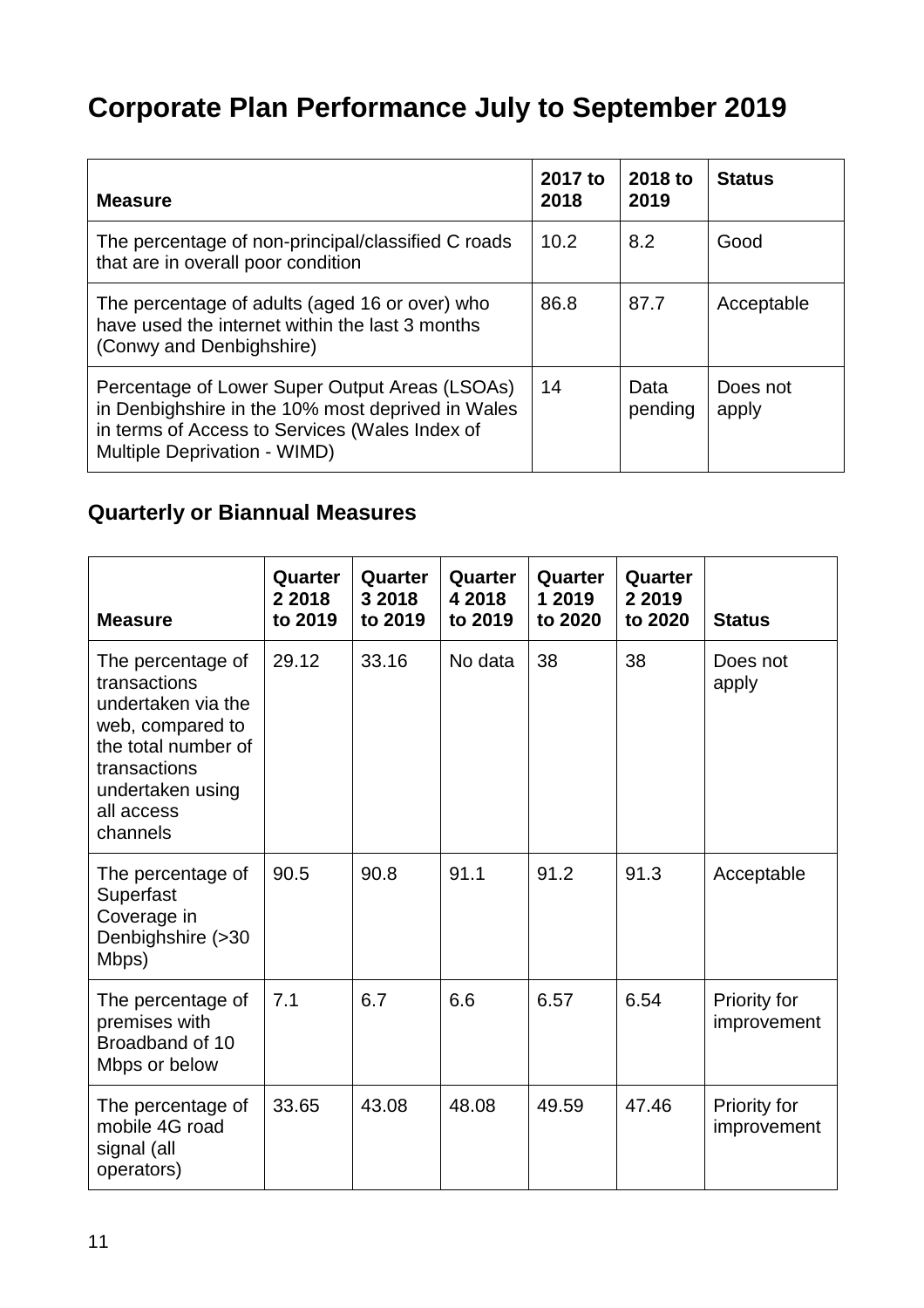| Percentage of<br>damaged roads<br>and pavements<br>made safe within<br>target time (CAT1 -<br>Category 1 defects<br>dealt within<br>timescale)      | 98.11                | 98.3   | 97.5                        | 97.69           | 100                         | Excellent         |
|-----------------------------------------------------------------------------------------------------------------------------------------------------|----------------------|--------|-----------------------------|-----------------|-----------------------------|-------------------|
| 6 monthly Road<br><b>Condition Score</b><br>for around 75% of<br>the remaining<br>network (some C<br>roads and almost<br>all unclassified<br>roads) | Does<br>not<br>apply | 379974 | <b>Does</b><br>not<br>apply | Data<br>pending | <b>Does</b><br>not<br>apply | Does not<br>apply |

### **Project Progress**

The following projects are on target:

- Superfast broadband and mobile networks
- Infrastructure for events
- Access to information and services

The following projects are at the business case stage:

- Travel to work, education and services
- Digital exclusion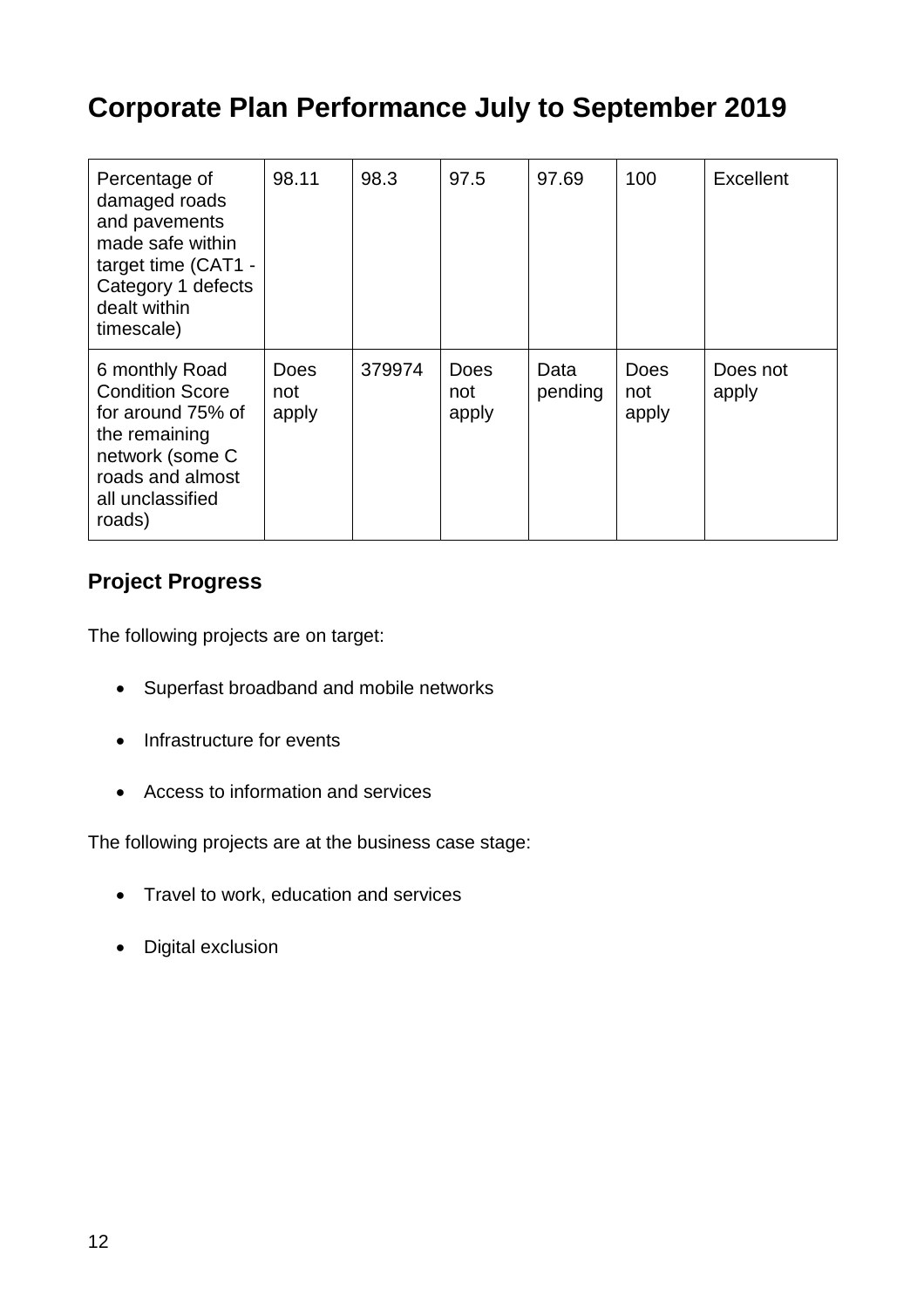### <span id="page-12-0"></span>**Resilient Communities: The council works with people and communities to build independence and resilience**

Measures: Acceptable Projects: Good

#### **Corporate Plan Performance Framework: Measures Update**

- Year to date figures reported by North Wales Police for domestic abuse show that there were 231 repeat victims, which is a 17.9% increase from 196 for the same period last year. Despite increases in the overall level of domestic abuse in Conwy and Denbighshire, there has been a period of stabilisation in the number of victims identified in Conwy, but a larger increase can be seen in Denbighshire since the start of 2019 to 2020. As a whole North Wales has seen a -0.9% decrease in repeat victims of domestic abuse in 2019 to 2020.
- There has been a decrease of -32.1% in repeat offenders of domestic abuse registered for the first six months of 2019 to 2020. Figures have reduced from 53 individuals the same time last year, to 36 people for this financial year to date. The overall picture for North Wales shows repeat offenders of domestic abuse has decreased by -22.3%.
- An update has been provided on the number of live resources on the Dewis Cymru Platform for Denbighshire and we can see that the number of resources has declined slightly since the start of the financial year. We currently have 459 on the platform, down from 482 at the end of 2018 to 2019. The Council does not control Dewis Cymru resources, but does, however, encourage all services and service users to look to this for community information. There are 2,547 resources on Dewis for North Wales, and 10,623 nationally.
- The average length of time adults (aged 65 or over) are supported in residential care homes for the year decreased from 1,026 last quarter to 1,008 ( -2%). Although this is high in relation to the Wales average (800), it is understood that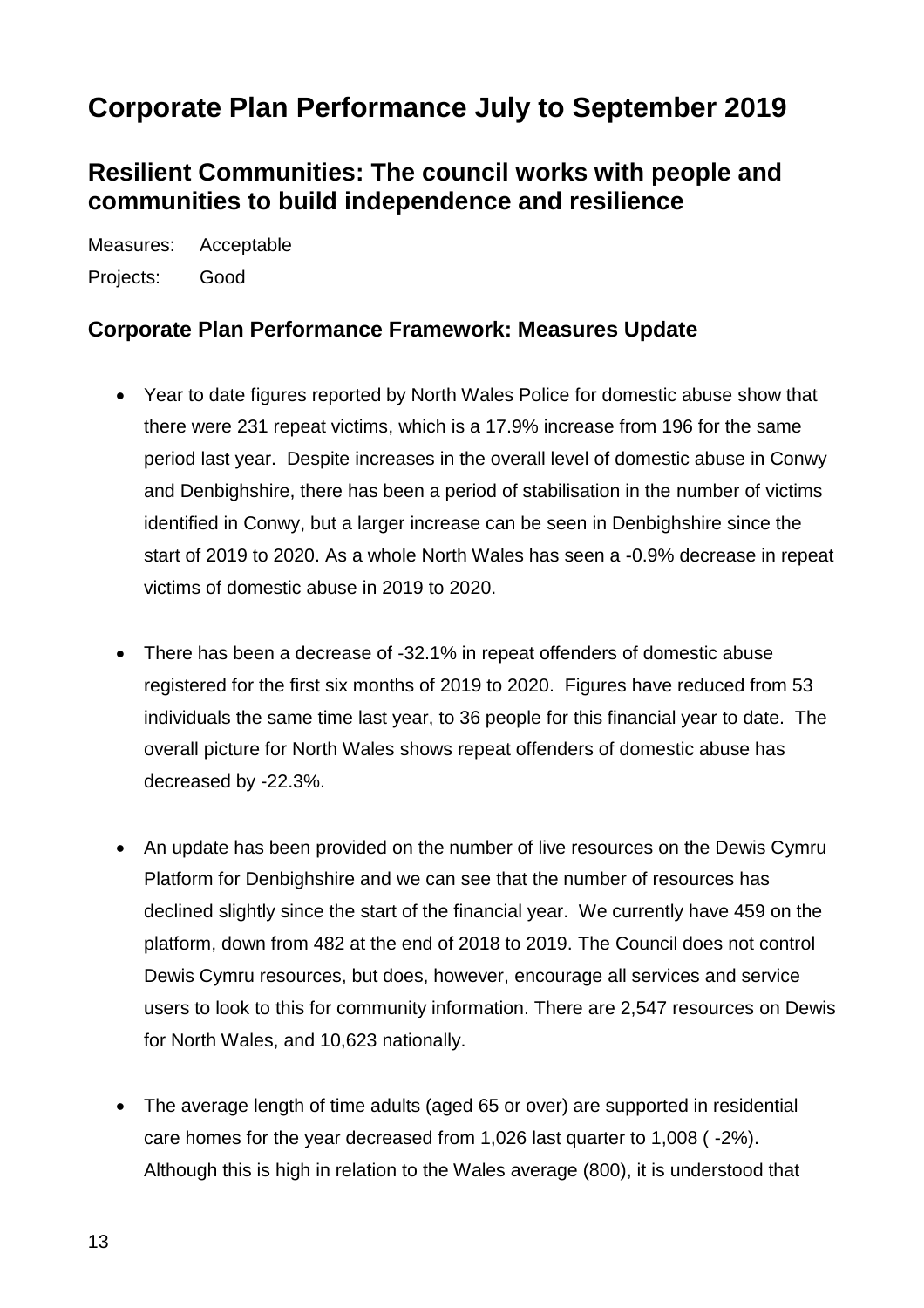Denbighshire has a high average age population. Our agreed target for the financial year is to remain below 1,200.

• The number of assessments of need for support for carers undertaken during the year (cumulative) has dropped from 91 this time last year, to 36 for quarter two. This is a drop of 55 assessments (-60.43%). There are two reasons for this reduction. Firstly, people are having more joint assessments, and an issue on the Paris system then shows we are under-recording assessments. This is a national picture, with other local authorities obtaining similar results and considering the 'What Matters' conversations inconsistently. The Welsh Government is looking at a new measure for carer assessments and outcomes for next year, which will be implemented across Wales to offer more clarity. Secondly, the reduction reflects the success of signposting carers to third sector and community well-being services so that they are more able to find solutions for their own health and well-being, and no longer needing formal assessments from the council.

#### **Communities and Environment Board: Project Update**

#### **Involvement in shaping and improving services**

The spend profile for the first year will not be achieved due to the late start of the project and the required tendering process. Approximately £23k will be rolled over into the first part of the next financial year as agreed at the Programme Board. Work has been completed on the engagement portal and it has started to be used. Internal communications have focussed on targeted staff who are now trained to use the portal. A mapping exercise is being undertaken to identify the reach and gaps for our existing customer engagement groups. The Ember customer dashboard costs have been covered until September 2019 and the survey continues with customer insights being used to inform service design. The specification document has been written for the tender to undertake engagement survey work.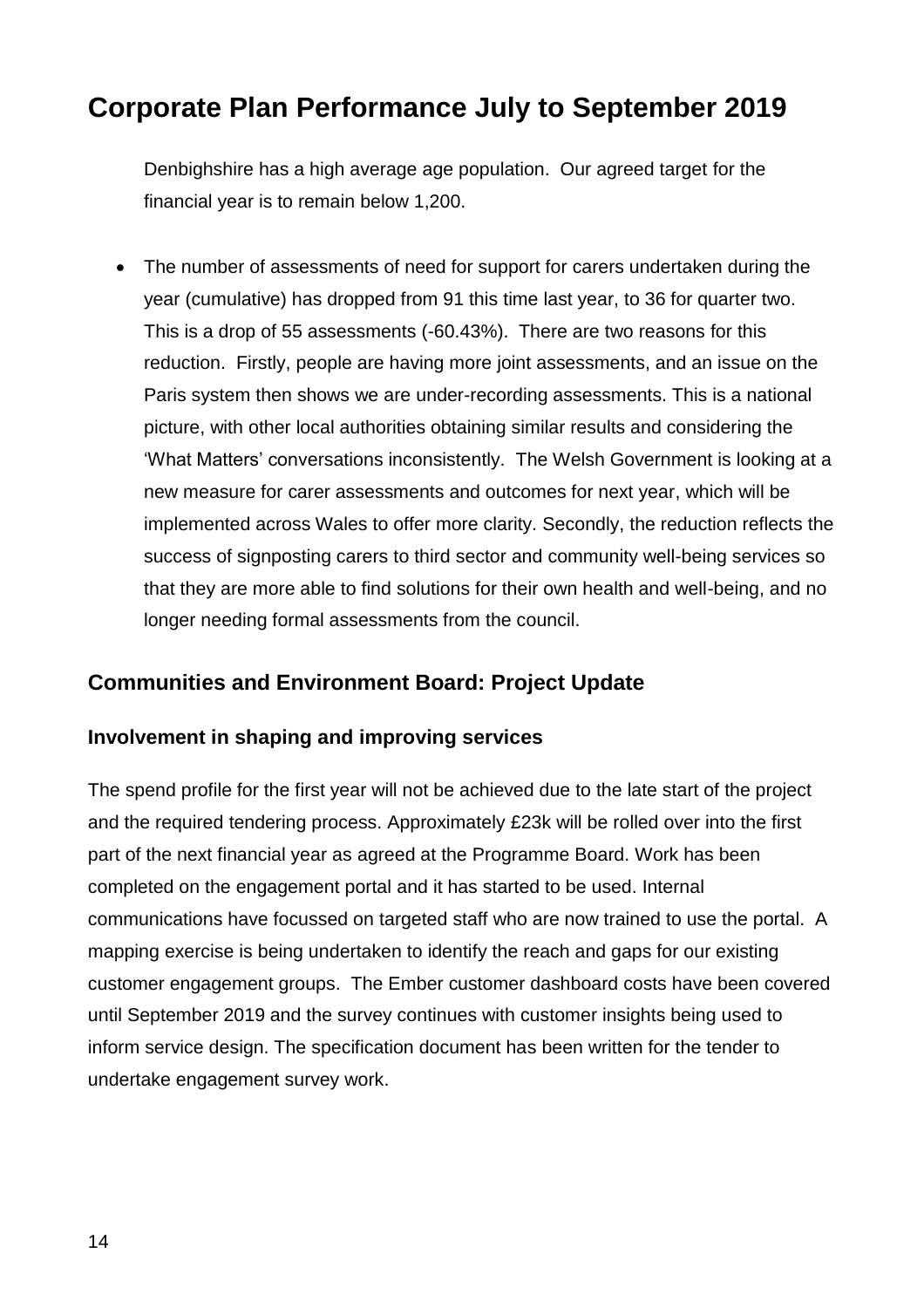#### **Supporting Carers**

The Supporting Carers Project Team met most recently on the 30<sup>th</sup> of August. Both adult and children's plans are standard agenda items. The Carers Commissioner is continuing to liaise with team members from all key business areas and work is continuing to agree a monitoring outcome framework, to demonstrate that the project is having an impact and making a meaningful difference to the lives of local carers. There are, however, delays in having the Children's Action Plan updated.

#### **Community Resource Teams**

The project is on target with all relevant stakeholders engaging in technical groups. Highlighted activity in this period includes:

- Surveys completed on identified building for Prestatyn Community Resource Team.
- Tender process closed and at evaluation stage for Denbigh Community Resource Team essential work.
- Rhyl Community Resource Team carried out a pause and review records have now been mapped on ARCGIS, which will allow for better data analysis as the project progresses.

#### **Community Planning, Windfarms**

The Brenig Windfarm Fund was launched by Cadwyn Clwyd on the 16<sup>th</sup> of September 2019, with the 11<sup>th</sup> of November announced as the first deadline for applications. The Panel is due to meet during the week commencing November 25<sup>th</sup> to access the applications received.

Partnership working with Cadwyn Clwyd has allowed for communications and press releases regarding the Brenig Fund launch to be co-ordinated. Reference to the support on offer from this project was agreed and included by Cadwyn Clwyd in all communications (including a press release picked up by the Daily Post and Leader), the fund's website and within the grant documentation (e.g. grant guidelines).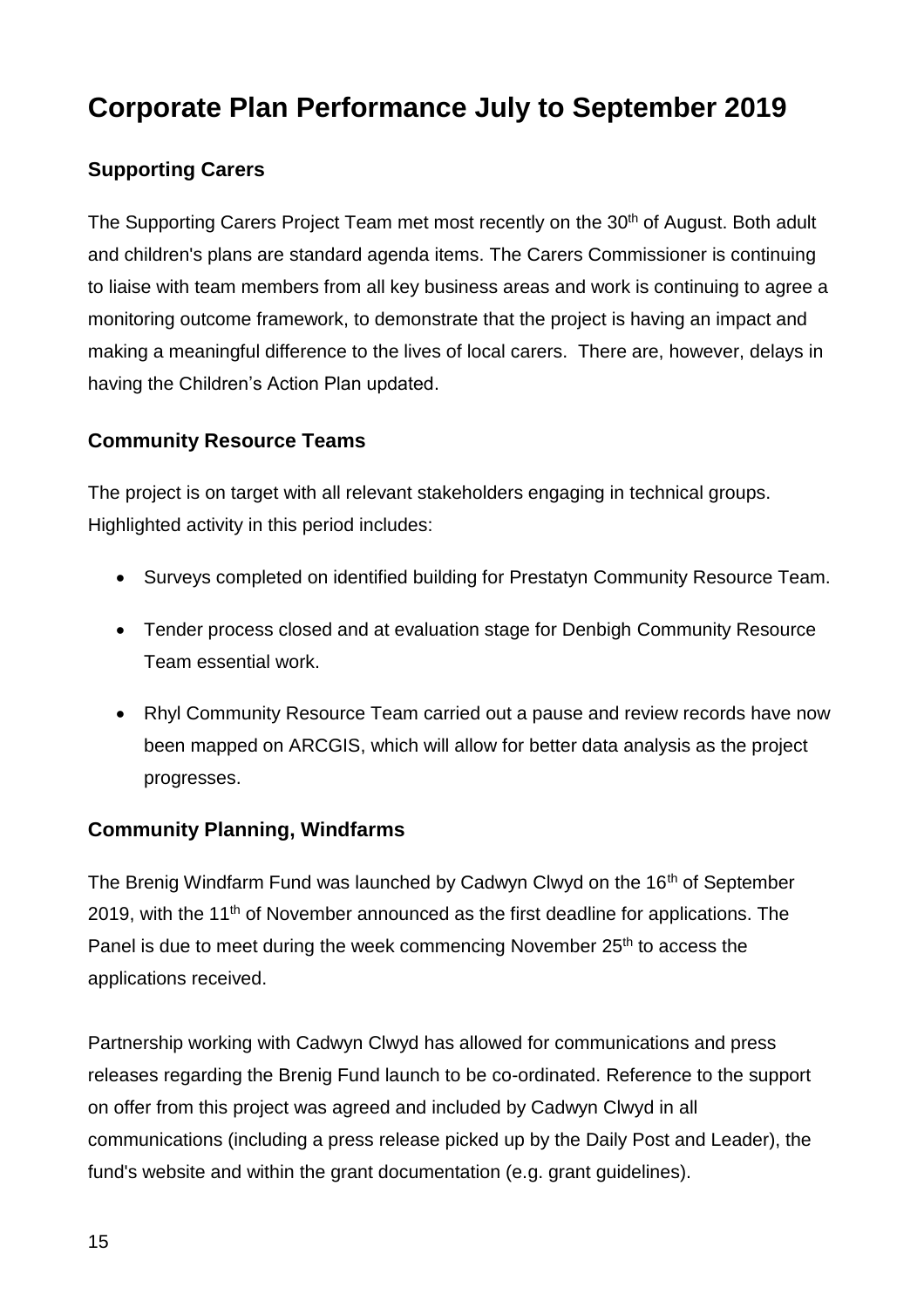The joint promotion of this project has achieved a wide reach so far, initiating interest and enquiries from several community groups who were previously unaware of the council's community development offer.

Drop-in Brenig Fund advice sessions have been arranged by Cadwyn Clwyd on the 25<sup>th</sup> of September and the 16<sup>th</sup> of October in the Llyn Brenig Visitor Centre. Cadwyn Clwyd have welcomed these sessions to be delivered collaboratively with the Community Development Officer appointed through this project, providing a robust offer of support to groups interested in applying for funds.

The Clocaenog Windfarm Community Investment Fund is still on schedule and regular correspondence with Innogy maintained. An announcement regarding the fund administrator and area of benefit is expected during early November.

#### **Dementia Friendly Council**

A project manager has been assigned to lead on the 'Working towards becoming a Dementia Friendly Council' project. A Business Case and Well-being Impact Assessment will be presented to the Programme Board in December 2019.

#### **Annual or Biennial Measures**

| <b>Measure</b>                                                                                                                                  | 2017 to<br>2018             | 2018 to<br>2019 | <b>Status</b>               |
|-------------------------------------------------------------------------------------------------------------------------------------------------|-----------------------------|-----------------|-----------------------------|
| The percentage of people reporting they have<br>received the right information or advice when they<br>needed it                                 | 81.7                        | 88              | Acceptable                  |
| The percentage of carers reporting they feel<br>supported to continue in their caring role                                                      | 56.5                        | 55              | Priority for<br>improvement |
| The percentage of people reporting that they know<br>who to contact about their care and support                                                | 86.7                        | 84              | Acceptable                  |
| The percentage of people who agree "my local area<br>is a place where people will pull together to improve<br>the local area" (every two years) | <b>Does</b><br>not<br>apply | 59              | Acceptable                  |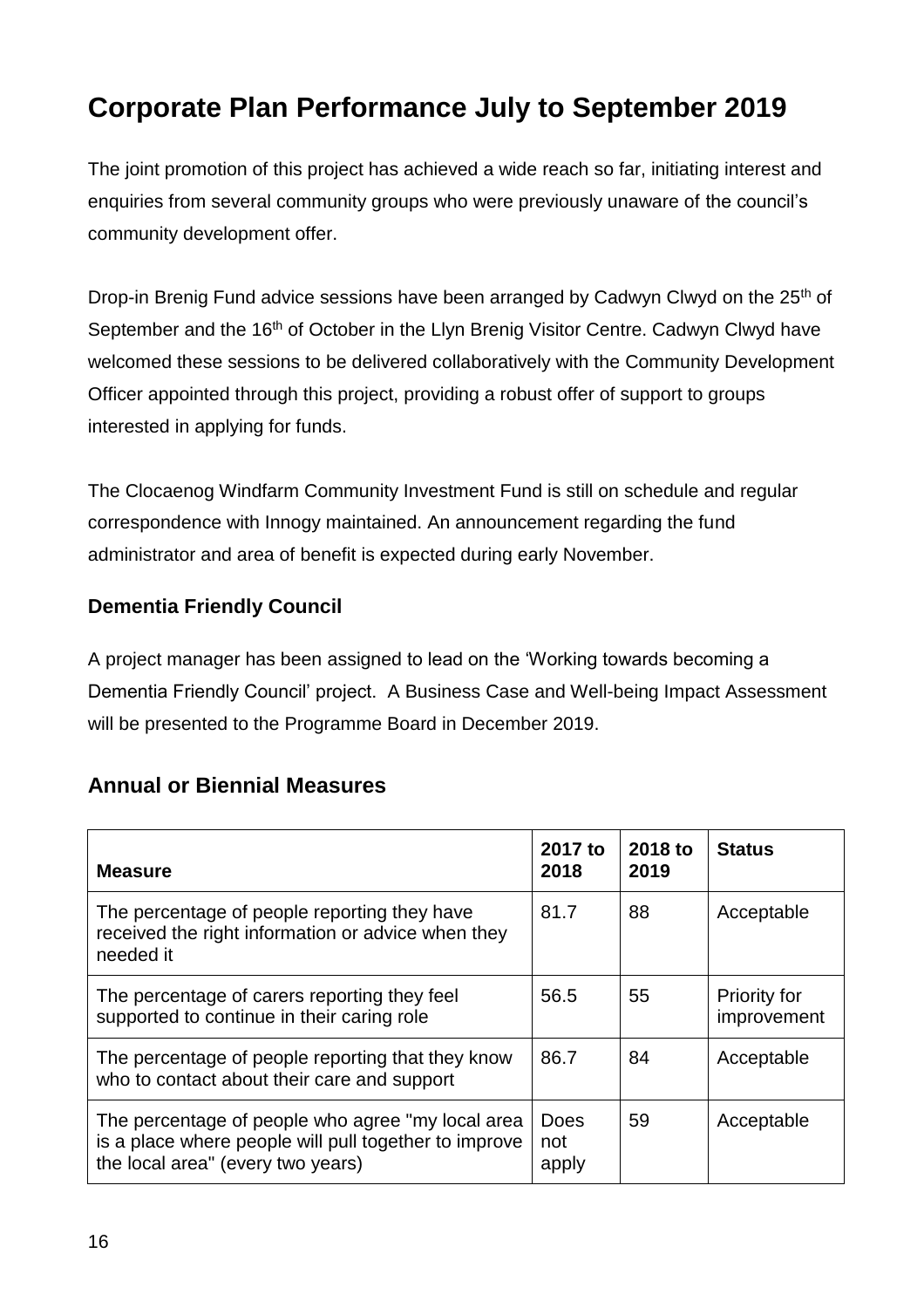| <b>Measure</b>                                                                                                   | 2017 to<br>2018      | 2018 to<br>2019 | <b>Status</b>                      |
|------------------------------------------------------------------------------------------------------------------|----------------------|-----------------|------------------------------------|
| The percentage of people who feel able to<br>influence decisions affecting their local area (every<br>two years) | Does<br>not<br>apply | 27              | <b>Priority for</b><br>improvement |

### **Quarterly or Biannual Measures**

| <b>Measure</b>                                                                                                                                                                          | Quarter<br>2 2 0 1 8<br>to 2019 | Quarter<br>3 2018<br>to 2019 | Quarter<br>4 2018<br>to 2019 | Quarter<br>1 2019<br>to 2020 | Quarter<br>2 2 0 1 9<br>to 2020 | <b>Status</b>               |
|-----------------------------------------------------------------------------------------------------------------------------------------------------------------------------------------|---------------------------------|------------------------------|------------------------------|------------------------------|---------------------------------|-----------------------------|
| The cumulative<br>(year to date)<br>number of repeat<br>victims of<br>Domestic Abuse<br>including non-<br>crime occurrences<br>(3 or more in 12<br>months, measured<br>as year to date) | Does<br>not<br>apply            | Does<br>not<br>apply         | Does<br>not<br>apply         | 110                          | 231                             | Does not<br>apply           |
| The cumulative<br>(year to date)<br>number of repeat<br>offenders of<br>Domestic Abuse (3<br>or more in 12<br>months)                                                                   | <b>Does</b><br>not<br>apply     | Does<br>not<br>apply         | <b>Does</b><br>not<br>apply  | 14                           | 36                              | Does not<br>apply           |
| The number of live<br>resources on the<br>Dewis Cymru<br>Platform                                                                                                                       | 441                             | 517                          | 508                          | 482                          | 459                             | Priority for<br>improvement |
| The number of<br>assessments of<br>need for support<br>for carers<br>undertaken during<br>the year                                                                                      | 91                              | 144                          | 234                          | 11                           | 36                              | Does not<br>apply           |
| The average<br>length of time<br>adults (aged 65 or                                                                                                                                     | 1071                            | 1026                         | 993                          | 1021                         | 1008                            | Priority for<br>improvement |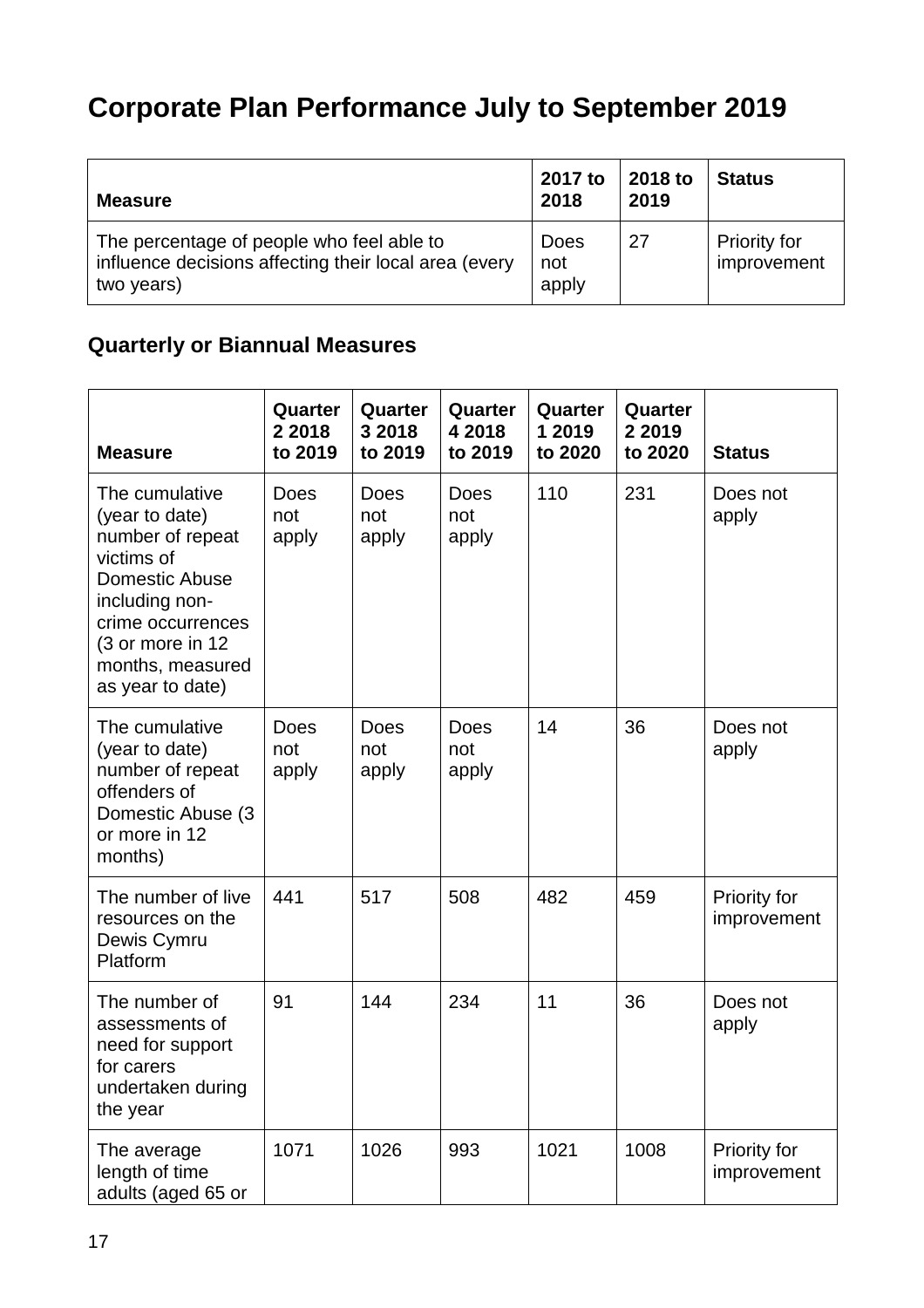| over) are<br>supported in |  |  |  |
|---------------------------|--|--|--|
| residential care          |  |  |  |
| homes                     |  |  |  |

#### **Progress on projects**

The following projects are all on target for completion:

- Involvement in shaping and improving services
- Supporting carers
- Community Resource Teams
- Community planning, windfarms

The following projects are at the business case stage:

• Act to reduce domestic abuse

The following projects are at the project brief stage:

Accessible information that supports independence and resilience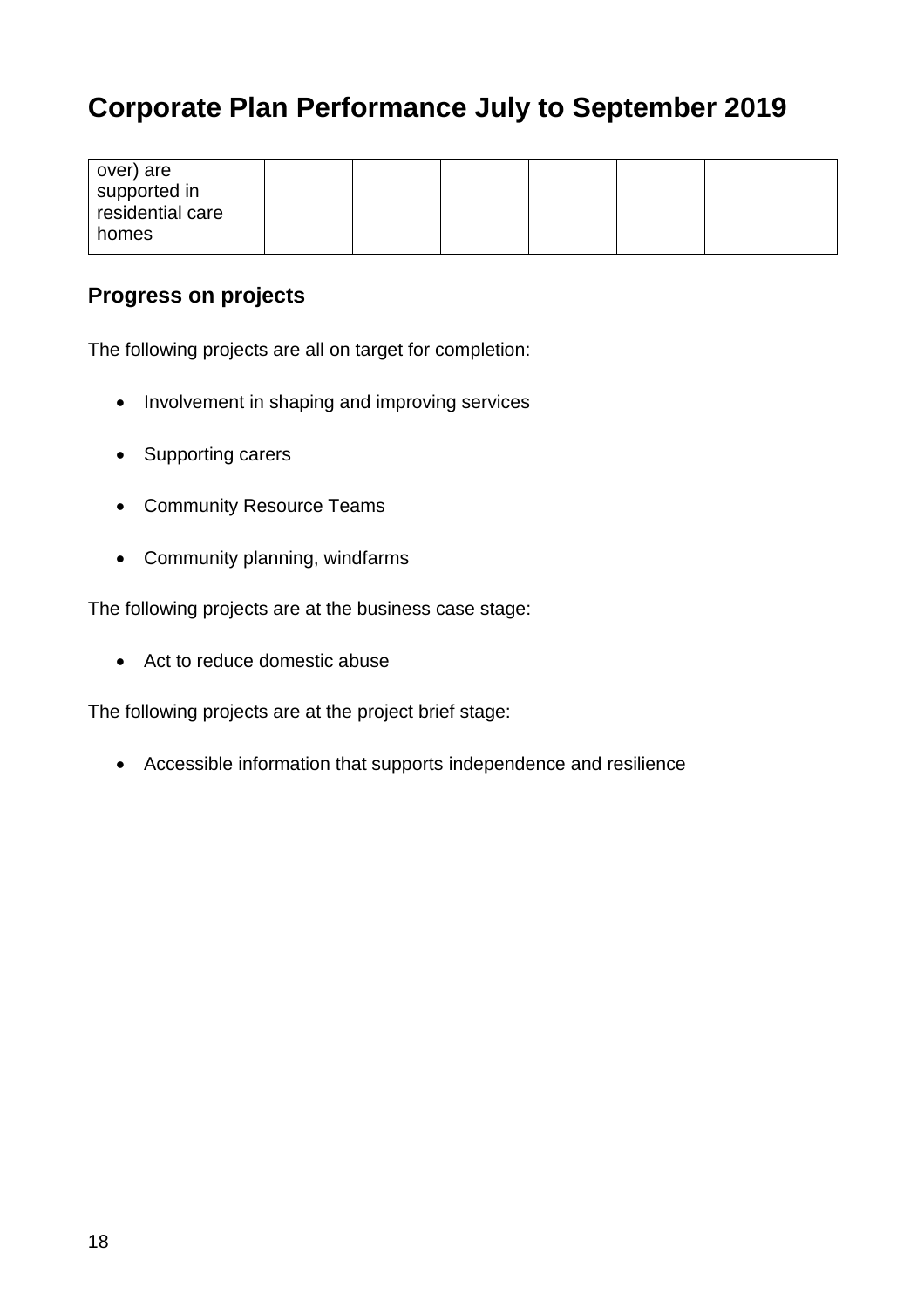### <span id="page-18-0"></span>**Environment: Attractive and protected, supporting well-being and economic prosperity**

Measures: Good Projects: Excellent

#### **Corporate Plan Performance Framework: Measures Update**

• The council's target of reducing carbon emissions from its own buildings and vehicles by 15% by 2022 has already seen a 13% reduction from our 2016 baseline. The Council declared a climate emergency in July and is now looking at ways to become net carbon zero by 2030.

#### **Communities and Environment Board: Project Update**

#### **Trees**

The PLANT Project is currently on target for delivery with the next planting period now due to commence. A new project has been approved to maintain, enhance, protect and preserve Denbighshire's living assets for future generations. This project will develop the Council's tree asset to improve its benefits to people's health and well-being and for increasing biodiversity, both Corporate Plan aspirations.

#### **Flooding**

The East Rhyl Coastal Defence Scheme project continues to progress well and remains on target. Progress within this reporting period saw the scheme being approved by Council on the 10<sup>th</sup> of September, 2019.

#### **Improving Biodiversity**

This project remains on target. Highlighted activity in this period includes:

 Each of the adder sites and latest sighting records have now been mapped on ARCGIS, which will allow for better data analysis as the project progresses.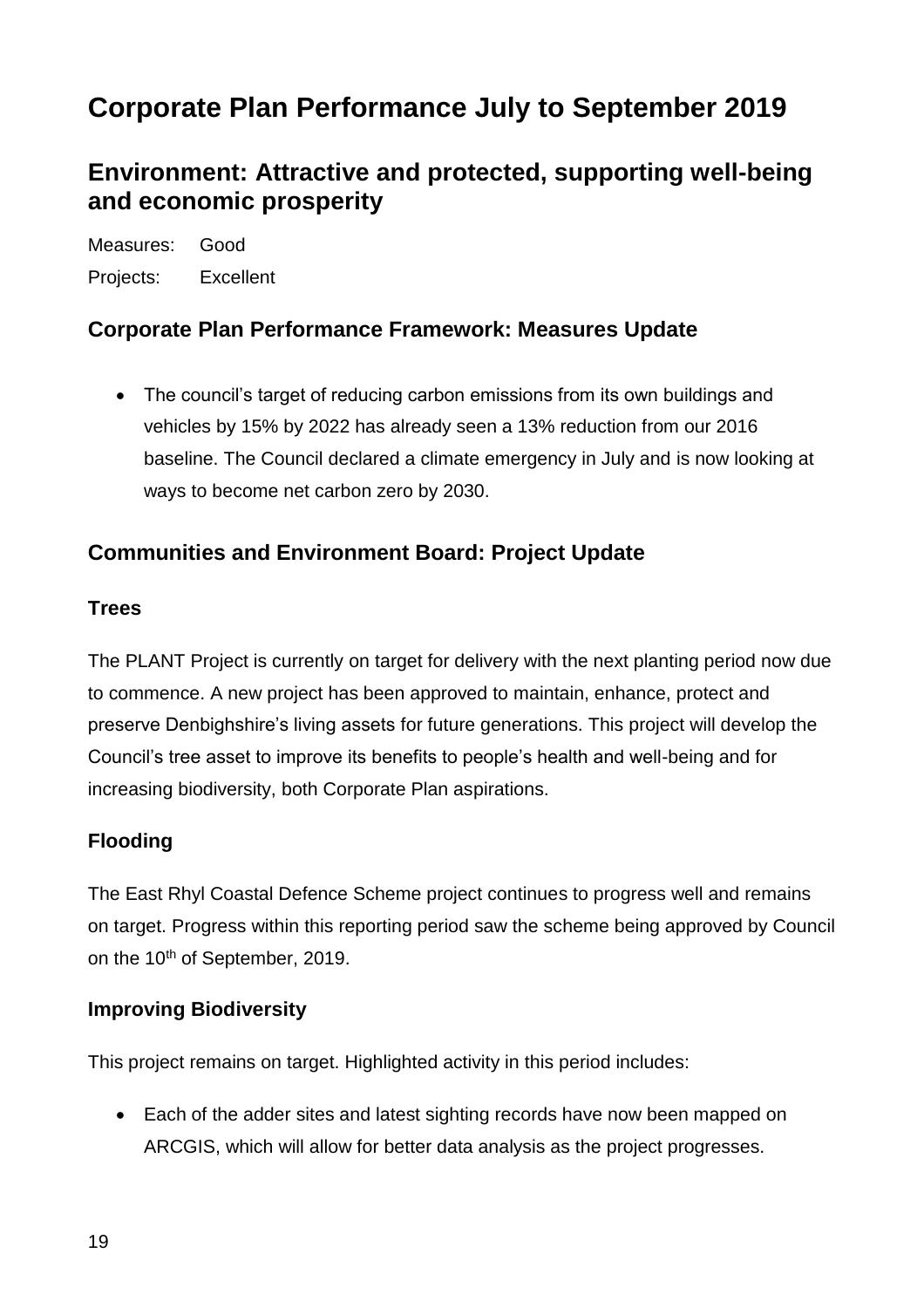- The prospects for Denbighshire's sand lizards in 2020 appears promising. Data collection and analysis is currently underway and an initial draft of the 'Sand Lizard Monitoring and Management North East Wales Report 2019' is being prepared for the next National Sand Lizard Meeting.
- The North Wales Dormouse Project hosted a training day in September 2019, which included dormouse ecology and law; dormouse survey techniques, sites included and local context, recording and data entry, and a practical site visit and survey.
- Conservation and volunteering guest lectures are continuing at Glyndwr University. This has seen an increase in the number of students applying for dissertation projects and volunteering opportunities.
- The seeds harvested from the roadside nature reserve are being prepared for sowing by November. Current wildflower areas, potential wildflower areas and Bee Friendly sites from across Denbighshire have also now been mapped.

#### **Nature Corridor (ENRaW Project)**

A new project to create a green / blue corridor linking and improving natural resources across the three counties of Denbighshire, Flintshire and Conwy is now due to be launched following the funding award of the Welsh Government grant.

#### **Annual or Biennial Measures**

| <b>Measure</b>                                                                                                                  | 2017 to<br>2018             | 2018 to<br>2019 | <b>Status</b>                      |
|---------------------------------------------------------------------------------------------------------------------------------|-----------------------------|-----------------|------------------------------------|
| Percentage reduction - from a 31/03/17 baseline -<br>in carbon emissions (tonnes) from Council assets                           | <b>Does</b><br>not<br>apply | 13              | Excellent                          |
| STEAM - Total Economic Impact of Tourism (£<br>million)                                                                         | 490.35                      | 509.01          | Excellent                          |
| % of existing and acquired Council housing stock<br>(1st April 2017 baseline) achieving an EPC<br>(Energy) rating of C or above | 28                          | 33              | <b>Priority for</b><br>improvement |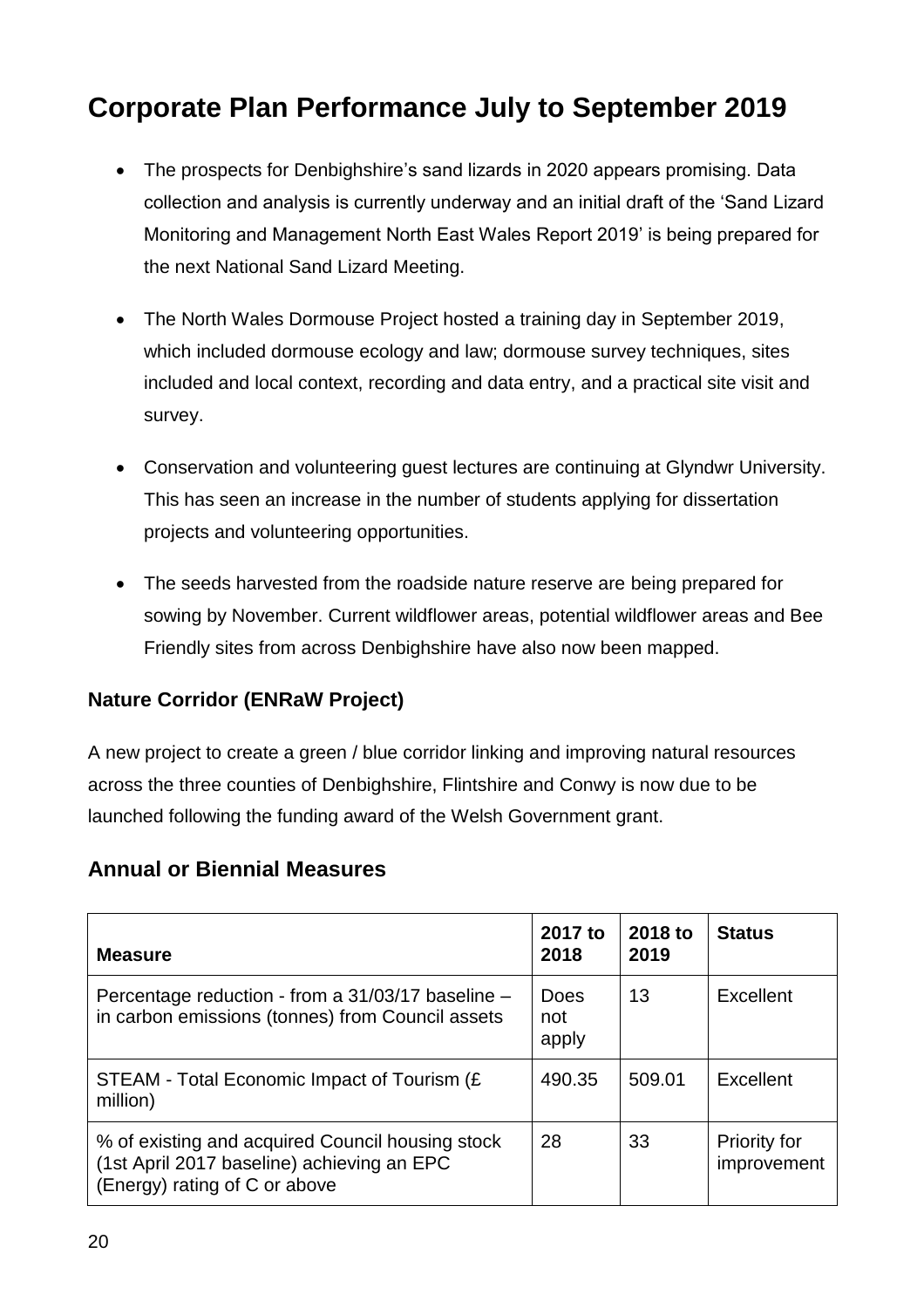| <b>Measure</b>                                                          | 2017 to<br>2018             | 2018 to<br>2019             | <b>Status</b>     |
|-------------------------------------------------------------------------|-----------------------------|-----------------------------|-------------------|
| No. of trees planted to increase canopy cover in<br>Rhyl and Denbigh    | 3000                        | 5800                        | Excellent         |
| No. of properties with reduced risk of flooding<br>(1,000s)             | <b>Does</b><br>not<br>apply | <b>Does</b><br>not<br>apply | Does not<br>apply |
| How satisfied are people with their local open<br>spaces? - Countryside | <b>Does</b><br>not<br>apply | 87                          | Excellent         |
| How satisfied are people with their local open<br>spaces? - Beaches     | Does<br>not<br>apply        | 70                          | Good              |
| How satisfied are people with their local open<br>spaces? - Parks       | Does<br>not<br>apply        | 64                          | Good              |

### **Quarterly or Biannual Measures**

| <b>Measure</b>                                                                       | Quarter<br>2 2 0 1 8<br>to 2019 | Quarter<br>3 2018<br>to 2019 | Quarter<br>4 2018<br>to 2019 | Quarter<br>1 2019<br>to 2020 | Quarter<br>2 2 0 1 9<br>to 2020 | <b>Status</b>     |
|--------------------------------------------------------------------------------------|---------------------------------|------------------------------|------------------------------|------------------------------|---------------------------------|-------------------|
| % of all new build<br>council housing<br>achieving an EPC<br>(Energy) rating of<br>A | <b>Does</b><br>not<br>apply     | Does<br>not<br>apply         | <b>Does</b><br>not<br>apply  | <b>Does</b><br>not<br>apply  | <b>Does</b><br>not<br>apply     | Does not<br>apply |

### **Progress on projects**

The following projects are on target:

- East Rhyl coastal defence
- Urban tree planting
- Improving biodiversity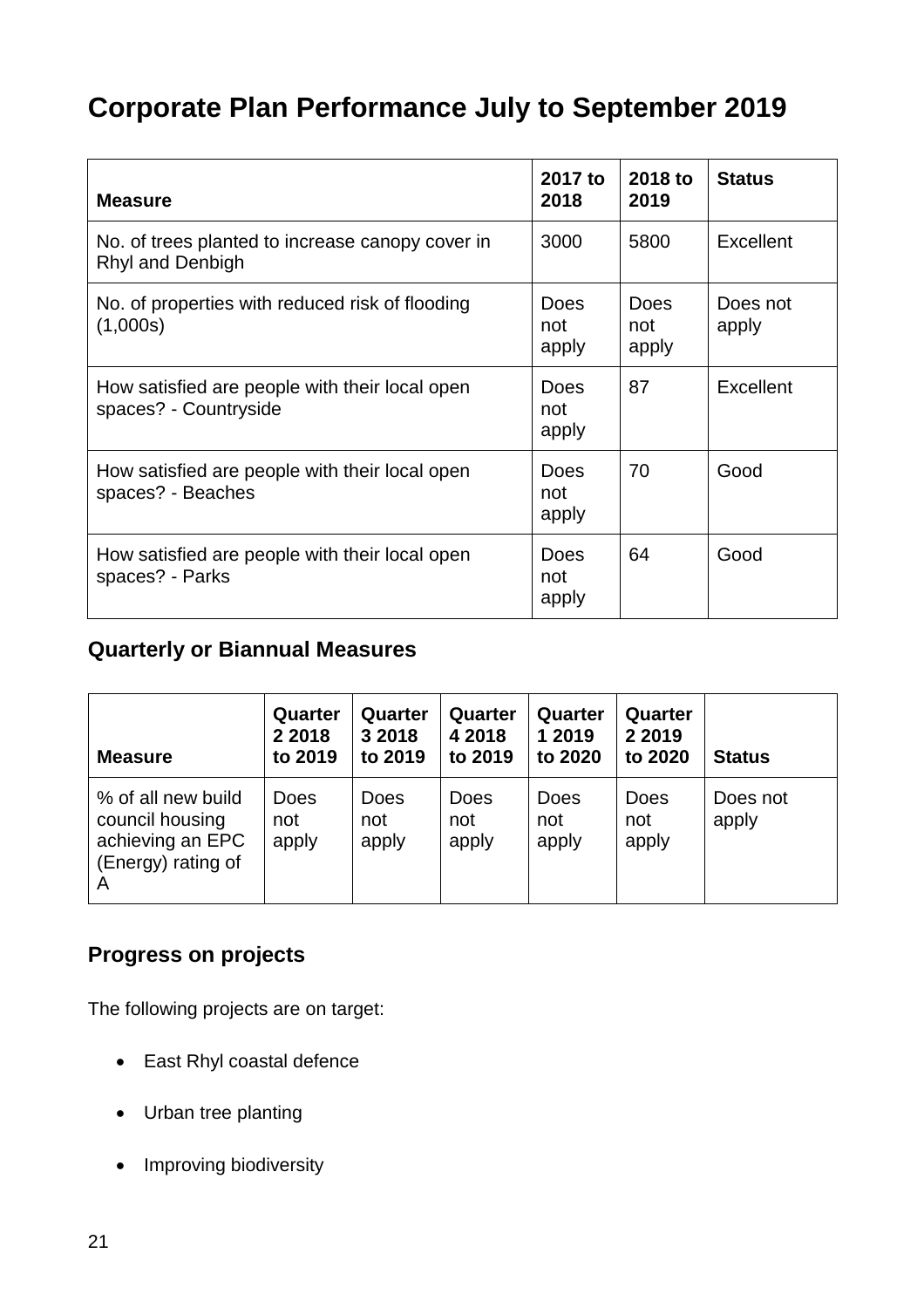- Reducing carbon emissions from council assets
- Improving energy efficiency in council houses
- Protect and enhance Denbighshire's 'living assets'

The following projects are at the business case stage:

• Reduce the council's use of plastics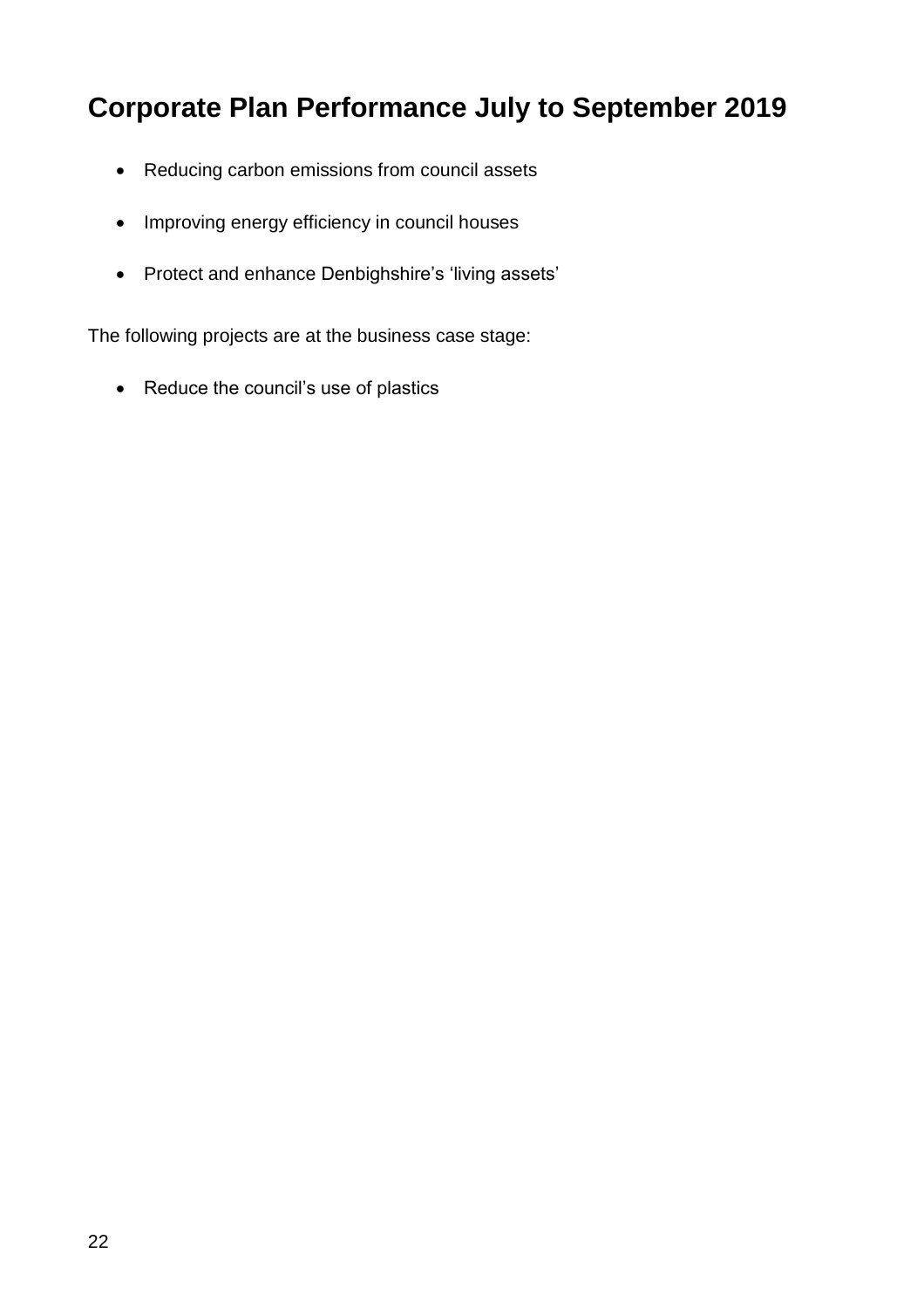### <span id="page-22-0"></span>**Young People: A place where younger people will want to live and work and have the skills to do so**

Measures: Priority for improvement Projects: Good

#### **Corporate Plan Performance Framework: Measures Update**

- The council did develop in its Corporate Plan performance framework a measure around the number of young volunteers participating in opportunities provided by the council. However, data for this measure from our volunteer system, Kinetic, has been inconsistent, and not a true reflection of the good offer that the council has available. The council's Volunteer Network has now agreed to move away from Kinetic in favour of a simpler process that will focus on advertising the right opportunities to the right people. The Head of Service for Business Improvement and Modernisation has been tasked to take this work forward by the Senior Leadership Team.
- Accepting changes to the national publishing of assessment results, we have developed a new attainment measure that locally focuses on the percentage of pupils achieving the level 2+ threshold (inclusive of core subjects) or vocational equivalents, determined on the basis of performance at the end of Key Stage 2 and additional learning need. A paper on this has been prepared for the Young People and Housing Board to consider at its meeting on November 27. This item was originally going to be discussed on September 25<sup>th</sup>, but the meeting was cancelled. If approved in November, reporting on this measure will start in quarter 3 once data has been validated.
- The work related benefits claimant count for 18-24 year olds has continued to increase, sitting at 6.3% as at the end of quarter 2. This is 1.7% behind the Welsh average.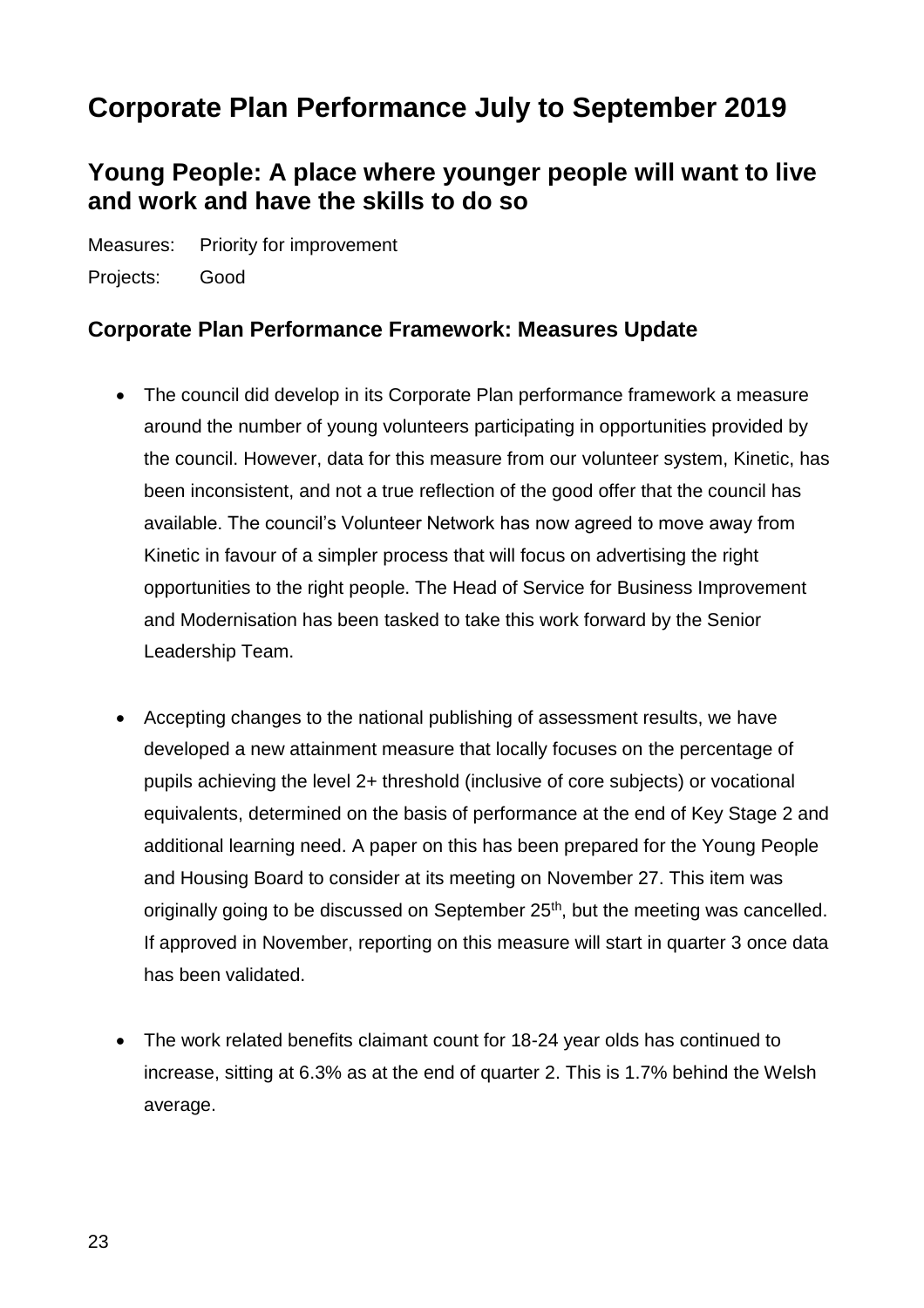### **Communities and Environment Board: Project Update**

#### **Modernising Education Programme**

The progress of the programme remains positive with the Band A element nearing completion. Christ the Word opened in September 2019, despite issues with Gaia Technologies, the main ICT provider, going into administration. These issues are being worked through by the council's own ICT service. Works on Phase 2, the demolition of the old buildings and landscaping, have also started.

Delays with the opening of Ysgol Llanfair continue as a consequence of an easement issue; however, the works have now been scheduled with Welsh Water.

The design stage of the new Welsh Language Development Centre is progressing well, though there have been some delays with the parking elements of the scheme due to concerns raised by residents. Due to the funding requirement to complete this project by the end of March 2020, enquiries are currently being made in terms of the possibility of splitting the tender into 2 parts; the Centre itself and the parking provision. This proposal would ensure that the development of the centre itself can be progressed while the planning process is being undertaken for the car park. If this methodology is not acceptable then the project may be at risk of losing the funding from Welsh Government.

#### **School Nutrition Project**

As of September, we now have a School Nutrition Coordinator in post supporting the work of this project. We had hoped to take ten schools through the 'Come and Cook' training over the next year, but we have already started the training for nine of them, well above expectations. The School Nutrition Coordinator is also developing resources for the schools to use, and a bid for new cooking equipment has been submitted for those schools going through the programme. The project has also been featured on the County Conversation portal this month to ask residents for their views.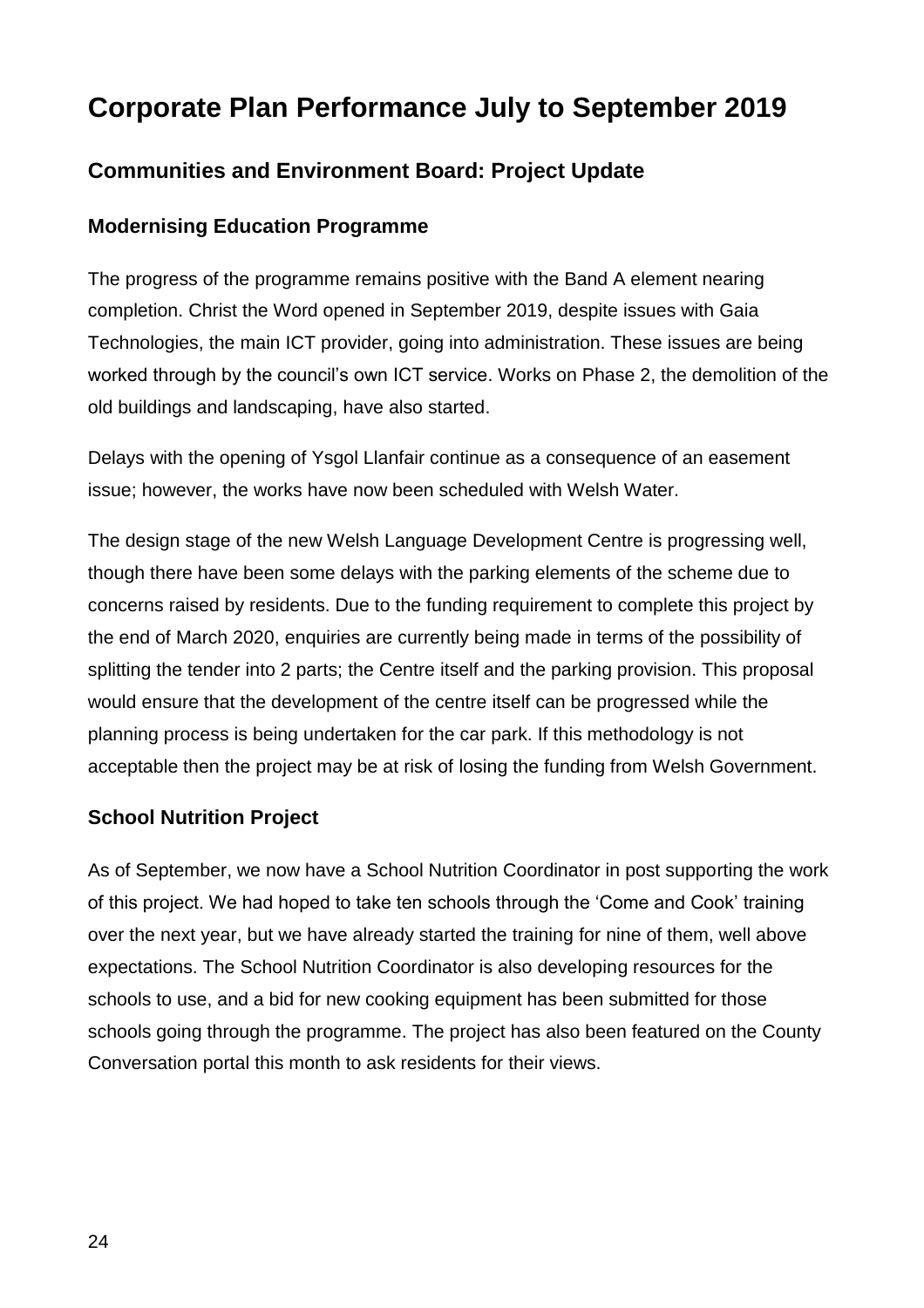#### **Supporting Parents in Denbighshire**

A project group has held its first meeting and agreed a constructive way to take this project forward, addressing both funding and capacity issues. An updated business case is being developed for the Programme Board's consideration at its meeting in November.

#### **Techzone**

The decision has been made to withdraw this project from the reserve list for the European Regional Development Fund because there is a requirement for projects to be 'shovel ready' and have the ability to spend quickly, because of Brexit. This is not the case with the TechZone. The project will, however, be kept live to see whether there are any future funding opportunities through the Growth Deal.

#### **Young Person Employment Bursary**

Despite concerns regarding the slow take up of the bursary, it is achieving its estimated outputs at less cost than originally anticipated. We expected to help between 10 to 40 individuals with an initial budget of £20k. However, the bursary is currently supporting its tenth applicant and have only allocated half its budget, which may potentially allow us to assist more individuals. The Bursary has been featured on the County Conversation portal this month to ask residents for their views on the project.

#### **PASS (Pupil Attitude to Self and School)**

A new contract has now been signed with the provider and a strong training offer is being rolled out to schools to enable them to make better use of their pupil, cohort and school level data. We are also working with the provider to develop a new way of reporting cluster level data. This has been achieved at no additional cost to the project.

#### **Working Start**

Working Start is progressing well with its paid placement offer, which is receiving positive feedback from stakeholders. The project is now looking to develop its unpaid placement offer. Working Start has also been featured on the County Conversation portal this month to ask residents for their views on the project.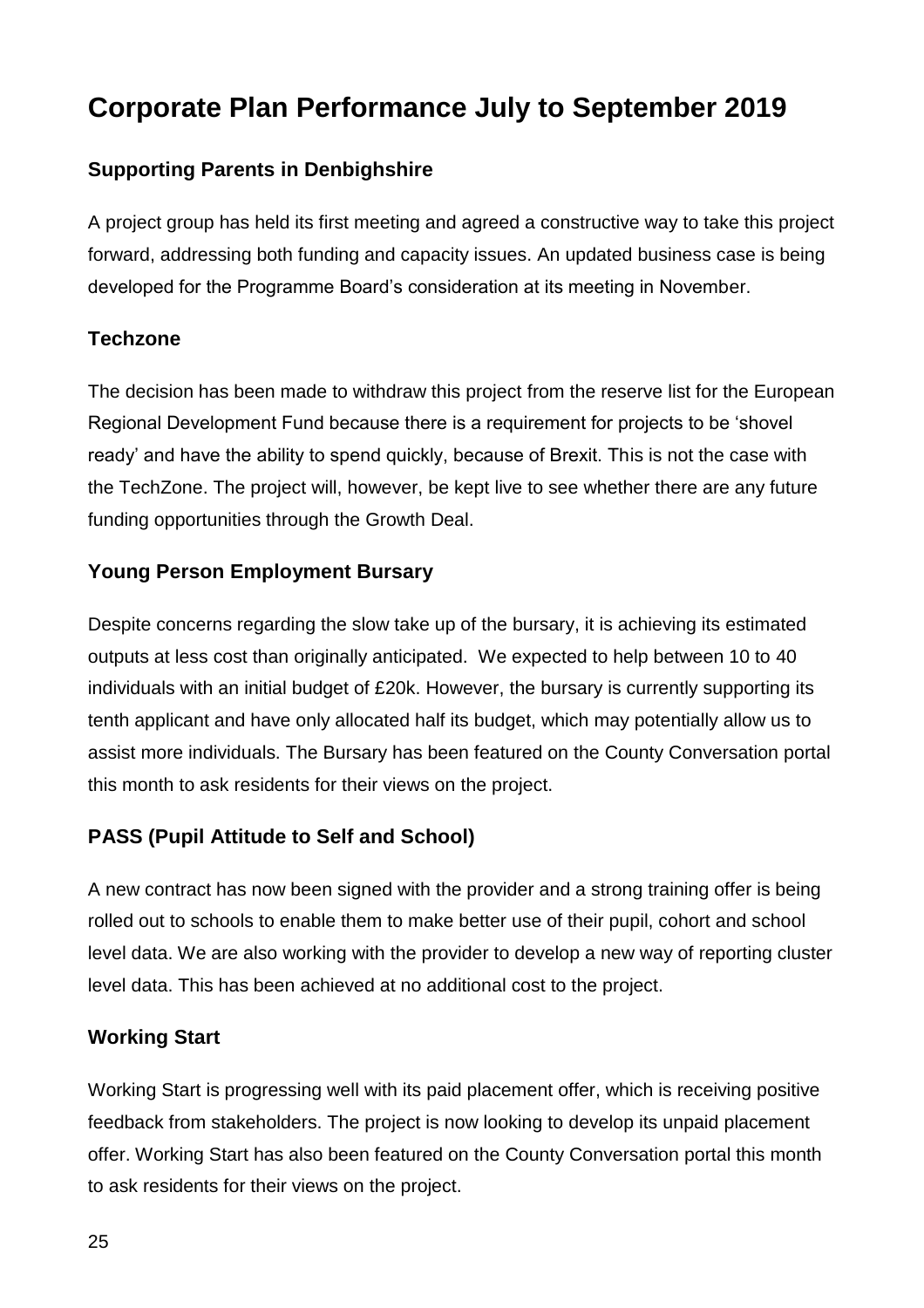### **Annual or Biennial Measures**

| <b>Measure</b>                                                                                                                                                                                                                                                                                | 2017 to<br>2018             | 2018 to<br>2019 | <b>Status</b>                      |
|-----------------------------------------------------------------------------------------------------------------------------------------------------------------------------------------------------------------------------------------------------------------------------------------------|-----------------------------|-----------------|------------------------------------|
| Percentage of pupil attendance in primary schools                                                                                                                                                                                                                                             | 94.9                        | 94.5            | Priority for<br>improvement        |
| Percentage of pupil attendance in secondary<br>schools                                                                                                                                                                                                                                        | 93.7                        | 93.5            | <b>Priority for</b><br>improvement |
| The percentage of children aged 4-5 years who are<br>a healthy weight or underweight (reported one year<br>in arrears)                                                                                                                                                                        | 70.4                        | 67.7            | Priority for<br>improvement        |
| The percentage of Yr11 pupils who achieved KS4<br>Welsh Baccalaureate Skills Challenge Certificate at<br>National Level (Level 2)                                                                                                                                                             | 72.5                        | 65.1            | <b>Priority for</b><br>improvement |
| The percentage of children achieving 5 GSCEs A*-<br>C (Level 2, Key Stage 4), including English or<br>Welsh (1st language) and Maths, by the end of<br>secondary school, against the percentage that<br>achieved the expected standard at the end of<br>primary school (Level 4, Key Stage 2) | 50                          | 47.5            | Priority for<br>improvement        |
| The percentage of residents that are satisfied that<br>there are job opportunities for young people at the<br>start of their career                                                                                                                                                           | <b>Does</b><br>not<br>apply | 19              | Priority for<br>improvement        |
| The percentage of residents that are satisfied that<br>there are opportunities for young people to develop<br>their skills                                                                                                                                                                    | <b>Does</b><br>not<br>apply | 28              | Priority for<br>improvement        |
| The percentage of residents that are satisfied that<br>there are leisure opportunities that appeal to young<br>people                                                                                                                                                                         | Does<br>not<br>apply        | 50              | Acceptable                         |
| The number of schools providing education through<br>suitability and condition categories C and D                                                                                                                                                                                             | 36                          | 34              | <b>Priority for</b><br>improvement |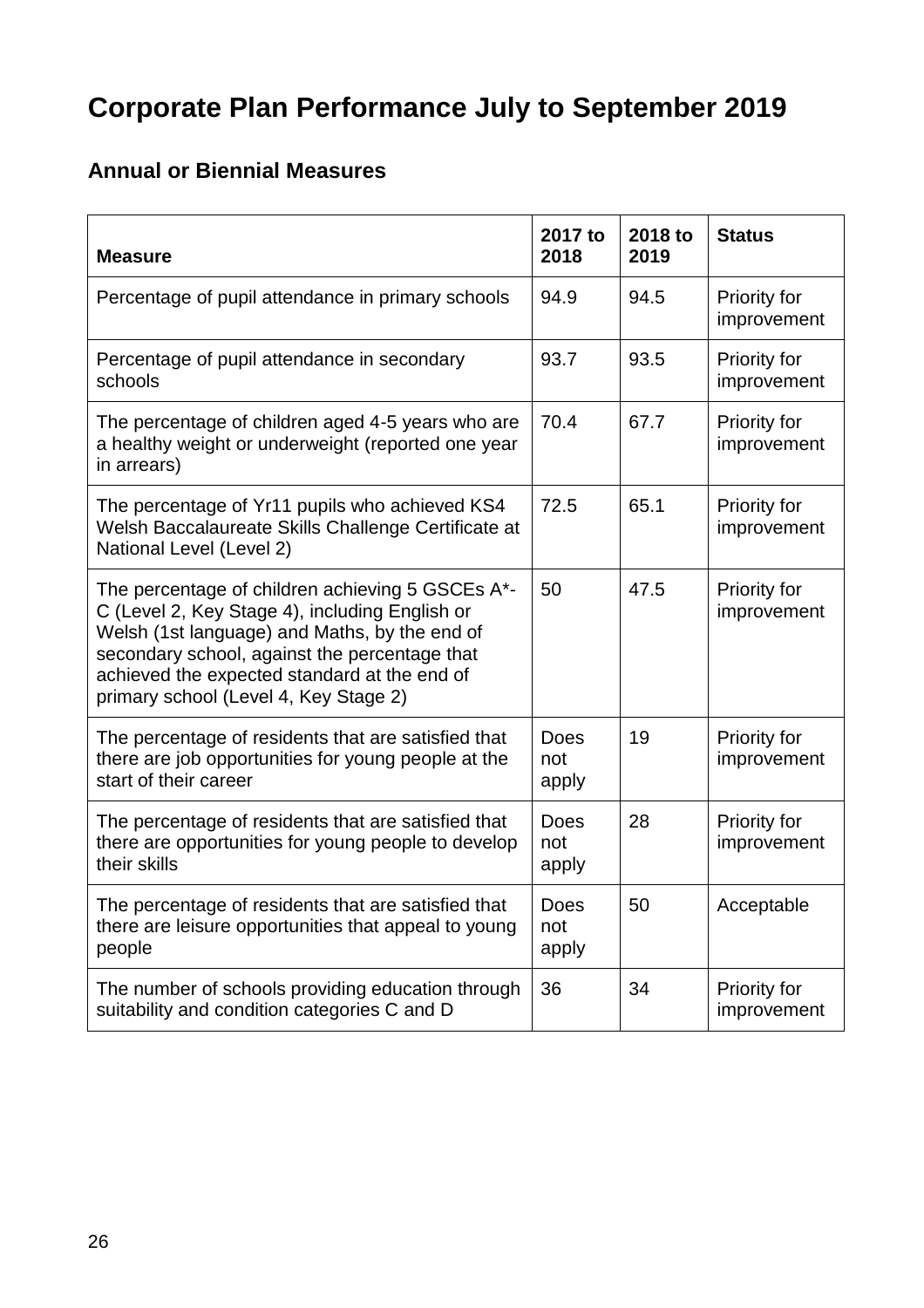| <b>Measure</b>                                                                                                                                                  | Quarter<br>2 2 0 1 8<br>to 2019 | Quarter<br>3 2018<br>to 2019 | Quarter<br>4 2018<br>to 2019 | Quarter<br>1 2019<br>to 2020 | Quarter<br>2 2 0 1 9<br>to 2020 | <b>Status</b>                      |
|-----------------------------------------------------------------------------------------------------------------------------------------------------------------|---------------------------------|------------------------------|------------------------------|------------------------------|---------------------------------|------------------------------------|
| Percentage of the<br>population aged 18<br>to 24 claiming Job<br><b>Seekers Allowance</b>                                                                       | 4.3                             | 5                            | 5.8                          | 6.1                          | 6.3                             | <b>Priority for</b><br>improvement |
| The percentage of<br>pupils (using Pupil<br>Attitudes to Self<br>and School -<br>PASS) who<br>respond positively<br>against pupils'<br>feelings about<br>school | 85.6                            | <b>Does</b><br>not<br>apply  | 85.9                         | Does<br>not<br>apply         | 81.7                            | Good                               |

#### **Quarterly or Biannual Measures**

#### **Project Progress**

The following projects are on target:

- Working Denbighshire Ready for Work
- The Denbighshire Working Start Scheme
- Entrepreneur space, Rhyl
- Pupil Attitude to Self and School Survey
- School Nutrition Project

The following projects are experiencing obstacles:

- Young person employment bursary
- Techzone
- Modernising Education Programme